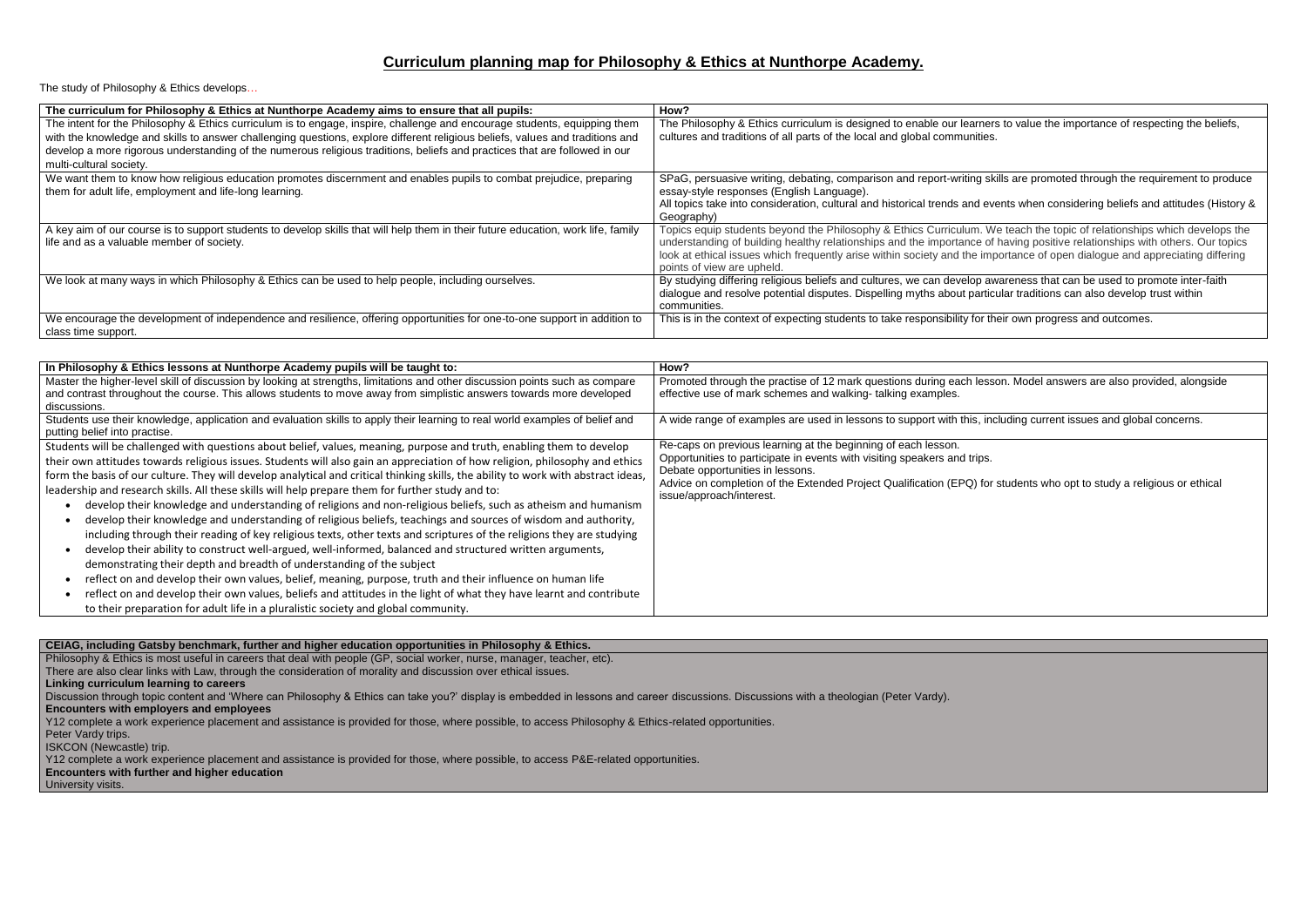### **Academy focused transferable skills taught in Philosophy & Ethics.**

The transferable skills present in Philosophy & Ethics are immeasurable.

Team work: work effectively in a team by cooperating, sharing responsibilities, listening and responding appropriately to the ideas of others in the planning and completion of group-related tasks; demonstrate sensitivity t attitudes by working effectively with others, respecting and considering opinions and showing respect for others. Time management: Management (manage individuals and/or teams, coordinate group discussions, and prioritise individual and team tasks); Self-regulation (manage time and stress by completing assigned tasks to meet expectatio

Problem-solving: demonstrate strong active listening and conversational abilities to order to discuss different opinions and beliefs in group and class debates; manage feedback in order to set targets to develop AO skills. Res**ilience: a**djust successfully to feedback/advice on essays/study skills by responding in a flexible, proactive, and civil manner when changes are necessary.

display initiative and persistence by accepting and completing additional feedback and re-draft advice in a careful, thorough, and dependable manner).

**Researching: d**isplay proficiency with research into different belief systems and Holy Scriptures to support differing views;

**IT Skills:** use of IT to complete research.

#### **Academy 'aspects of Good Learning/non negotiables' will be evident in every lesson in Philosophy & Ethics**

All lessons will identify 'objectives or big questions' that are linked to the curriculum planning document.

All lessons will begin with a knowledge and/or skills retrieval task.

Differentiation will be evident, linked to students needs and will 'enable' progress.

Targeted high quality/challenging questioning will be evident in every lesson.

All lessons will end with a plenary that enables students to demonstrate what they have learnt.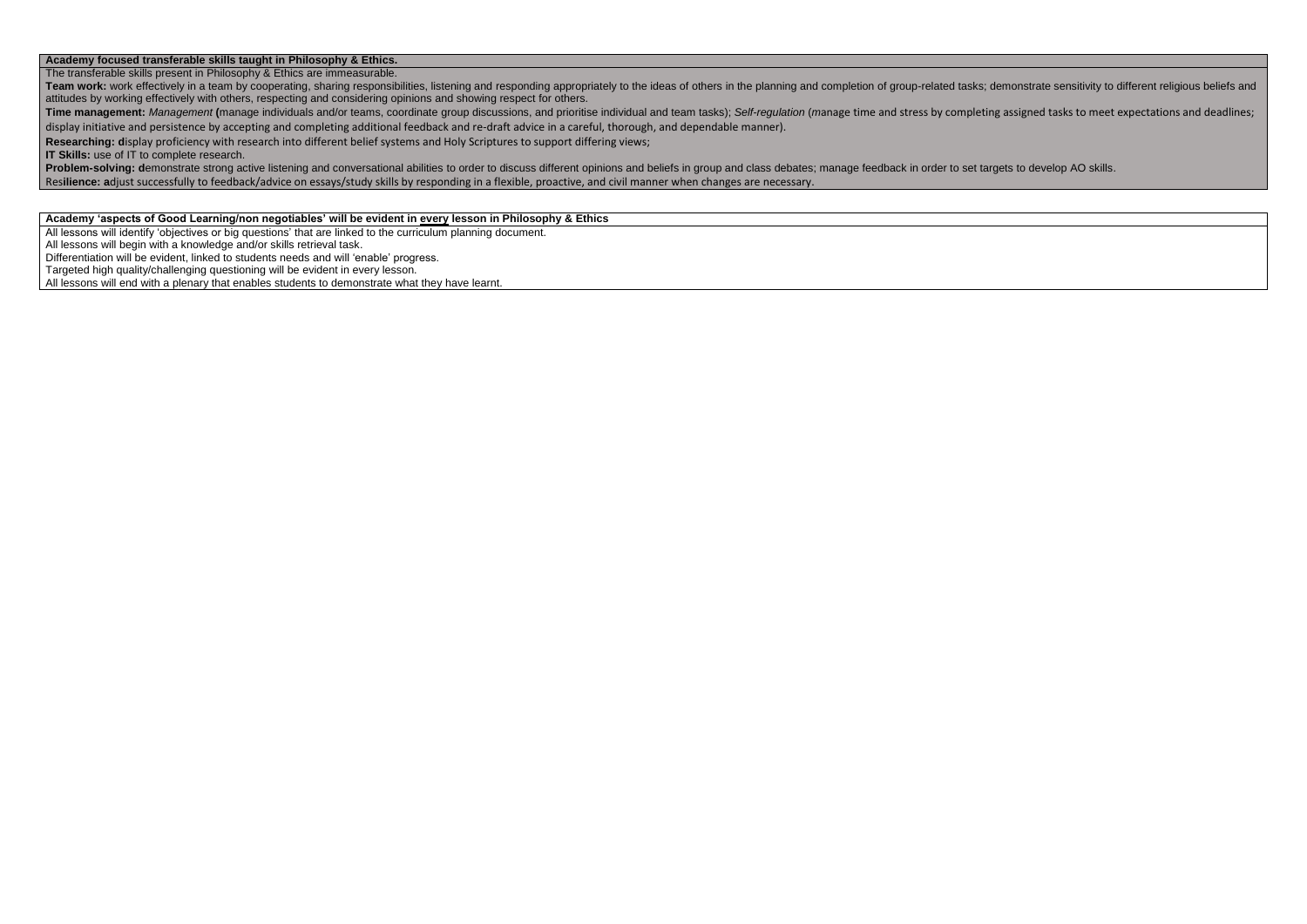|           |                                                   | <b>Autumn Term 1</b>                                                                                                                                                                                                                                                                                                   | <b>Autumn Term 2</b>                                                                                                                                                                                                                                                                                                                                                                   | <b>Spring Term</b>                                                                                                                                                                                                                                                                                                                                                                                                                                                | <b>Spring Term 2</b>                                                                                                                                                                                                                                                                                                                                                                                                                 | <b>Summer Term '</b>                                                                                                                                                                                                                                                                                                                                                                                                                           | <b>Summer Term 2</b>                                                                                                                                                                                                                                                                                                                                                                                                                                                                                              |  |  |
|-----------|---------------------------------------------------|------------------------------------------------------------------------------------------------------------------------------------------------------------------------------------------------------------------------------------------------------------------------------------------------------------------------|----------------------------------------------------------------------------------------------------------------------------------------------------------------------------------------------------------------------------------------------------------------------------------------------------------------------------------------------------------------------------------------|-------------------------------------------------------------------------------------------------------------------------------------------------------------------------------------------------------------------------------------------------------------------------------------------------------------------------------------------------------------------------------------------------------------------------------------------------------------------|--------------------------------------------------------------------------------------------------------------------------------------------------------------------------------------------------------------------------------------------------------------------------------------------------------------------------------------------------------------------------------------------------------------------------------------|------------------------------------------------------------------------------------------------------------------------------------------------------------------------------------------------------------------------------------------------------------------------------------------------------------------------------------------------------------------------------------------------------------------------------------------------|-------------------------------------------------------------------------------------------------------------------------------------------------------------------------------------------------------------------------------------------------------------------------------------------------------------------------------------------------------------------------------------------------------------------------------------------------------------------------------------------------------------------|--|--|
|           | <b>Topic title</b>                                | Judaism                                                                                                                                                                                                                                                                                                                | Judaism                                                                                                                                                                                                                                                                                                                                                                                | <b>Christianity</b>                                                                                                                                                                                                                                                                                                                                                                                                                                               | Islam                                                                                                                                                                                                                                                                                                                                                                                                                                | <b>Sikhism</b>                                                                                                                                                                                                                                                                                                                                                                                                                                 | <b>Sikhism</b>                                                                                                                                                                                                                                                                                                                                                                                                                                                                                                    |  |  |
|           | <b>Building on KS2</b><br>(Skills and<br>content) | Skills: Students will need to be coached in answering exam-style questions, as they will not have experienced these at KS2.<br>Content: At KS2, students study a range of themes of the major world religions, with emphasis on Christianity in many primary schools. Additionally, we have some faith feeder schools. |                                                                                                                                                                                                                                                                                                                                                                                        |                                                                                                                                                                                                                                                                                                                                                                                                                                                                   |                                                                                                                                                                                                                                                                                                                                                                                                                                      |                                                                                                                                                                                                                                                                                                                                                                                                                                                |                                                                                                                                                                                                                                                                                                                                                                                                                                                                                                                   |  |  |
|           | Intent                                            | Students need to be able to<br>describe, explain and evaluate<br>reasons for beliefs, practices and<br>themes associated with Judaism.                                                                                                                                                                                 | Students need to be able to<br>describe, explain and evaluate<br>reasons for beliefs, practices and<br>themes associated with Judaism.                                                                                                                                                                                                                                                 | Students need to be able to<br>describe, explain and evaluate<br>reasons for beliefs, practices and<br>themes associated with<br>Christianity.                                                                                                                                                                                                                                                                                                                    | Students need to be able to<br>describe, explain and evaluate<br>reasons for beliefs, practices and<br>themes associated with Islam.                                                                                                                                                                                                                                                                                                 | Students need to be able to<br>describe, explain and evaluate<br>reasons for beliefs, practices and<br>themes associated with Sikhism.                                                                                                                                                                                                                                                                                                         | Students need to be able to<br>describe, explain and evaluate<br>reasons for beliefs, practices and<br>themes associated with Sikhism.                                                                                                                                                                                                                                                                                                                                                                            |  |  |
| <b>Y7</b> | Knowledge<br><b>Skills</b><br>Understanding       | Shabbat Letter Assessment.                                                                                                                                                                                                                                                                                             | 1-mark question<br>Which of the following best<br>describes the work Rabbi?<br>(multiple choice).<br>2 marks question<br>Give two Jewish practices that<br>happen during Hannukah.<br>4 marks question<br>Explain two reasons a Jewish<br>person would go to the<br>Synagogue.<br>6 marks question<br>'The most important thing to do<br>during Shabbat is to go to the<br>synagogue'. | 1 mark question<br>Give a definition for each word:<br>Baptism, Miracle, Parable<br>4 mark question<br>Describe what happened at the<br>birth of Jesus.<br>Explain the meaning of the parable<br>of the Good Samaritan.<br>6 mark question<br>Q4. "Jesus was just a really good<br>man" Do you agree or disagree?<br>Give at least TWO reasons for your<br>opinion, making sure that you use<br>some stories or teachings from the<br>life of Jesus.<br>(6 marks) | 1 mark question<br>Choose three of the following<br>words and define them:<br>2 mark question<br>Give two events from the life of<br>Muhammad (pbuh).<br>3 mark question<br>Explain one reason that Muslims<br>give to charity.<br>4 mark question<br>Explain two ways in which respect<br>is shown for the Qur'an.<br>12 mark question<br>'Going on the pilgrimage to<br>Makkah will change your life.'<br>Evaluate this statement. | 2 mark question<br>Name two of the human Sikh<br>Gurus.<br>4 mark question<br>Explain two ways in which the<br>Sikh virtues influence Sikhs<br>today.<br>5 mark question<br>Explain two Sikh teachings<br>about human life. Refer to<br>sacred writings or another<br>source of Sikh belief and<br>teaching in your answer<br>12 mark question<br>'The most important teachings<br>of Sikhism are about equality.'<br>Evaluate this statement. | 2 mark question<br>Give two reasons why Sikhs<br>celebrate gurpurbs<br>4 mark question<br>Explain two contrasting ways in<br>which a Sikh's life is affected by<br>becoming a member of the<br>Khalsa<br>5 mark question<br>Explain two religious practices<br>that happen during Sikh<br>worship. Refer to sacred<br>writings or another source of<br>Sikh belief and teaching in your<br>answer.<br>12 mark question<br>'For Sikhs, the langar is the<br>best way to perform sewa.'<br>Evaluate this statement. |  |  |
|           |                                                   | Knowledge:<br>Starter testing on previous lesson<br>content.                                                                                                                                                                                                                                                           | Knowledge:<br>Starter testing on previous lesson<br>content.                                                                                                                                                                                                                                                                                                                           | Knowledge:<br>Starter testing on previous lesson<br>content.                                                                                                                                                                                                                                                                                                                                                                                                      | Knowledge:<br>Starter testing on previous lesson<br>content.                                                                                                                                                                                                                                                                                                                                                                         | Knowledge:<br>Starter testing on previous lesson<br>content.                                                                                                                                                                                                                                                                                                                                                                                   | Knowledge:<br>Starter testing on previous lesson<br>content.                                                                                                                                                                                                                                                                                                                                                                                                                                                      |  |  |
|           | Knowledge and<br>skills revisited                 | <b>Skills:</b><br>Redrafting of assessment<br>questions.<br>Writing frames used for responding<br>to questions embedded during<br>each lesson via exam question on<br>content.                                                                                                                                         | Skills:<br>Redrafting of assessment<br>questions.<br>Writing frames used for responding<br>to questions embedded during<br>each lesson via exam question on<br>content.                                                                                                                                                                                                                | Skills:<br>Redrafting of assessment<br>questions.<br>Writing frames used for responding<br>to questions embedded during<br>each lesson via exam question on<br>content.                                                                                                                                                                                                                                                                                           | Skills:<br>Redrafting of assessment<br>questions.<br>Writing frames used for responding<br>to questions embedded during<br>each lesson via exam question on<br>content.                                                                                                                                                                                                                                                              | Skills:<br>Redrafting of assessment<br>questions.<br>Writing frames used for responding<br>to questions embedded during<br>each lesson via exam question on<br>content.                                                                                                                                                                                                                                                                        | Skills:<br>Redrafting of assessment<br>questions.<br>Writing frames used for responding<br>to questions embedded during<br>each lesson via exam question on<br>content.                                                                                                                                                                                                                                                                                                                                           |  |  |
|           |                                                   | End of unit assessment:<br>End of topic assessment (/27<br>marks).                                                                                                                                                                                                                                                     | End of unit assessment:<br>End of topic assessment (/27<br>marks).                                                                                                                                                                                                                                                                                                                     | End of unit assessment:<br>End of topic assessment (/27<br>marks).                                                                                                                                                                                                                                                                                                                                                                                                | End of unit assessment:<br>End of topic assessment (/27<br>marks).                                                                                                                                                                                                                                                                                                                                                                   | End of unit assessment:<br>End of topic assessment (/27<br>marks).                                                                                                                                                                                                                                                                                                                                                                             | End of unit assessment:<br>End of topic assessment (/27<br>marks).                                                                                                                                                                                                                                                                                                                                                                                                                                                |  |  |
|           | <b>Assessment</b><br>(for learning)               | <b>Cumulative assessment:</b><br>Mid topic assessment (/27marks).                                                                                                                                                                                                                                                      | <b>Cumulative assessment:</b><br>Mid topic assessment (/27marks).                                                                                                                                                                                                                                                                                                                      | <b>Cumulative assessment:</b><br>Mid topic assessment (/27marks).                                                                                                                                                                                                                                                                                                                                                                                                 | <b>Cumulative assessment:</b><br>Mid topic assessment (/27marks).                                                                                                                                                                                                                                                                                                                                                                    | <b>Cumulative assessment:</b><br>Mid topic assessment (/27marks).                                                                                                                                                                                                                                                                                                                                                                              | <b>Cumulative assessment:</b><br>Mid topic assessment (/27marks).                                                                                                                                                                                                                                                                                                                                                                                                                                                 |  |  |
|           |                                                   | Used to inform DC1 and all future<br>DCs.                                                                                                                                                                                                                                                                              | Used to inform DC1 & DC2 and all<br>future DCs.                                                                                                                                                                                                                                                                                                                                        | Comparison of beliefs assessment<br>$(27$ marks)                                                                                                                                                                                                                                                                                                                                                                                                                  | Comparison of beliefs assessment<br>$(27$ marks)                                                                                                                                                                                                                                                                                                                                                                                     | Comparison of beliefs assessment<br>$(27 \text{ marks})$                                                                                                                                                                                                                                                                                                                                                                                       | Comparison of beliefs assessment<br>$(27 \text{ marks})$                                                                                                                                                                                                                                                                                                                                                                                                                                                          |  |  |
|           |                                                   |                                                                                                                                                                                                                                                                                                                        |                                                                                                                                                                                                                                                                                                                                                                                        | Used to inform DC2 and all future<br>DCs.                                                                                                                                                                                                                                                                                                                                                                                                                         | Used to inform DC2 and all future<br>DCs.                                                                                                                                                                                                                                                                                                                                                                                            | Used to inform DC3 and all future<br>DCs.                                                                                                                                                                                                                                                                                                                                                                                                      | Used to inform DC3 and all future<br>DCs.                                                                                                                                                                                                                                                                                                                                                                                                                                                                         |  |  |
|           | <b>Literacy focus</b>                             | <b>Command words:</b><br>Evaluate (tests evaluation- requires<br>students to consider different                                                                                                                                                                                                                        | <b>Command words:</b><br>Evaluate (tests evaluation- requires<br>students to consider different                                                                                                                                                                                                                                                                                        | <b>Command words:</b><br>Evaluate (tests evaluation- requires<br>students to consider different                                                                                                                                                                                                                                                                                                                                                                   | <b>Command words:</b><br>Evaluate (tests evaluation- requires<br>students to consider different                                                                                                                                                                                                                                                                                                                                      | <b>Command words:</b><br>Evaluate (tests evaluation-<br>requires students to consider                                                                                                                                                                                                                                                                                                                                                          | <b>Command words:</b><br>Evaluate (tests evaluation-<br>requires students to consider                                                                                                                                                                                                                                                                                                                                                                                                                             |  |  |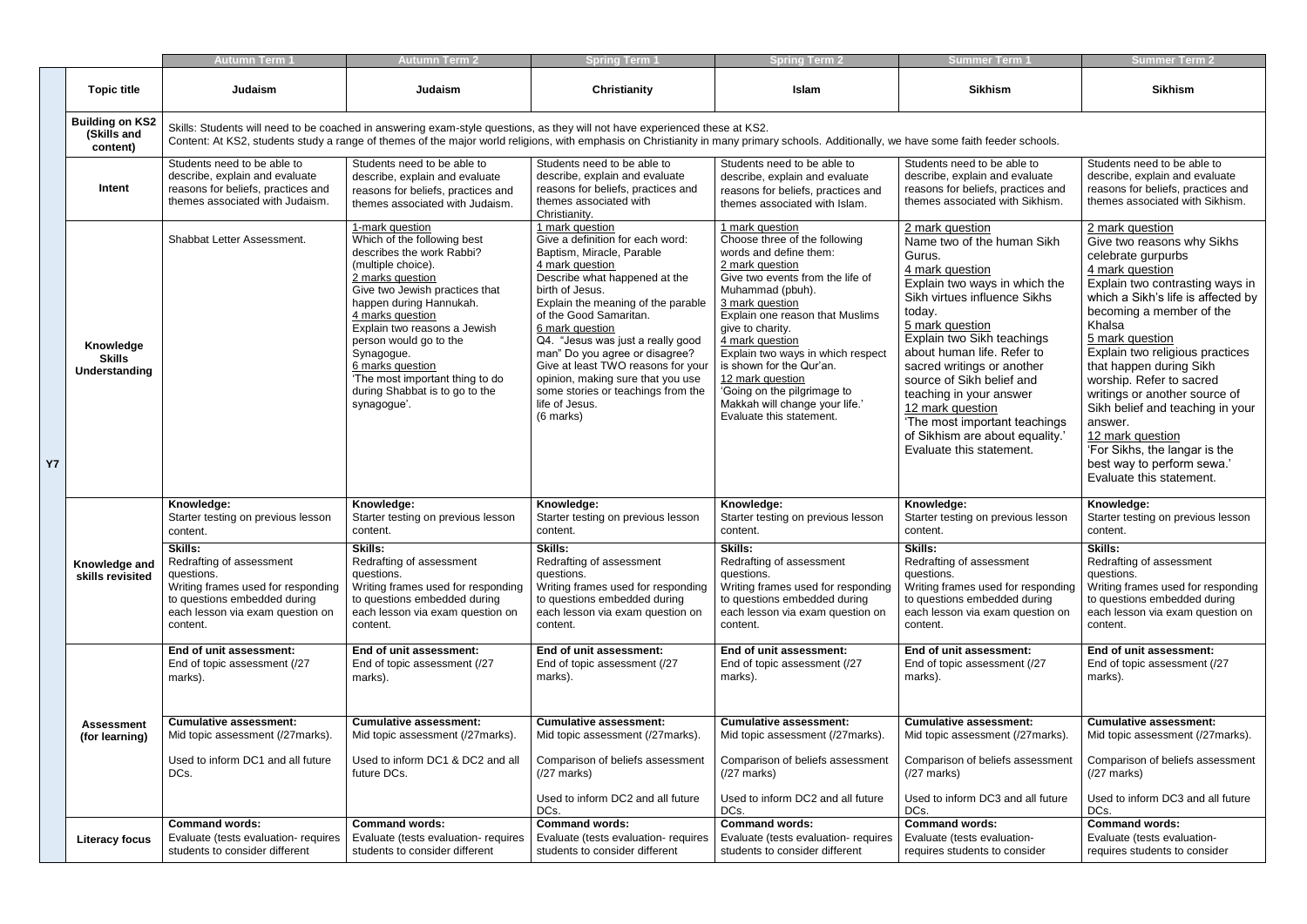|                                | viewpoints and arrive at a<br>judgement).<br>Explain (tests knowledge and<br>understanding of teachings<br>and/practices, eg. Requires<br>students to identify at least two<br>relevant points and demonstrate<br>understanding by some<br>development).<br>Explain different attitudes to<br>(tests knowledge and<br>understanding of different attitudes<br>about an ethical or philosophical<br>issue or belief).<br>Explain how X may influence Y<br>(tests knowledge and<br>understanding of how a belief or<br>practice influences individuals or<br>groups.<br>Give (tests recall of knowledge). | viewpoints and arrive at a<br>judgement).<br>Explain (tests knowledge and<br>understanding of teachings<br>and/practices, eg. Requires<br>students to identify at least two<br>relevant points and demonstrate<br>understanding by some<br>development).<br>Explain different attitudes to<br>(tests knowledge and<br>understanding of different attitudes<br>about an ethical or philosophical<br>issue or belief).<br>Explain how X may influence Y<br>(tests knowledge and<br>understanding of how a belief or<br>practice influences individuals or<br>groups.<br>Give (tests recall of knowledge). | viewpoints and arrive at a<br>judgement).<br>Explain (tests knowledge and<br>understanding of teachings<br>and/practices, eg. Requires<br>students to identify at least two<br>relevant points and demonstrate<br>understanding by some<br>development).<br>Explain different attitudes to<br>(tests knowledge and<br>understanding of different attitudes<br>about an ethical or philosophical<br>issue or belief).<br>Explain how X may influence Y<br>(tests knowledge and<br>understanding of how a belief or<br>practice influences individuals or<br>groups.<br>Give (tests recall of knowledge). | viewpoints and arrive at a<br>judgement).<br>Explain (tests knowledge and<br>understanding of teachings<br>and/practices, eg. Requires<br>students to identify at least two<br>relevant points and demonstrate<br>understanding by some<br>development).<br>Explain different attitudes to<br>(tests knowledge and<br>understanding of different attitudes<br>about an ethical or philosophical<br>issue or belief).<br>Explain how X may influence Y<br>(tests knowledge and<br>understanding of how a belief or<br>practice influences individuals or<br>groups.<br>Give (tests recall of knowledge). | different viewpoints and arrive at a<br>judgement).<br>Explain (tests knowledge and<br>understanding of teachings<br>and/practices, eg. Requires<br>students to identify at least two<br>relevant points and demonstrate<br>understanding by some<br>development).<br>Explain different attitudes to<br>(tests knowledge and<br>understanding of different attitudes<br>about an ethical or philosophical<br>issue or belief).<br>Explain how X may influence Y<br>(tests knowledge and<br>understanding of how a belief or<br>practice influences individuals or<br>groups.<br>Give (tests recall of knowledge). | different viewpoints and arrive at a<br>judgement).<br>Explain (tests knowledge and<br>understanding of teachings<br>and/practices, eg. Requires<br>students to identify at least two<br>relevant points and demonstrate<br>understanding by some<br>development).<br>Explain different attitudes to<br>(tests knowledge and<br>understanding of different attitudes<br>about an ethical or philosophical<br>issue or belief).<br>Explain how X may influence Y<br>(tests knowledge and<br>understanding of how a belief or<br>practice influences individuals or<br>groups.<br>Give (tests recall of knowledge). |
|--------------------------------|---------------------------------------------------------------------------------------------------------------------------------------------------------------------------------------------------------------------------------------------------------------------------------------------------------------------------------------------------------------------------------------------------------------------------------------------------------------------------------------------------------------------------------------------------------------------------------------------------------|---------------------------------------------------------------------------------------------------------------------------------------------------------------------------------------------------------------------------------------------------------------------------------------------------------------------------------------------------------------------------------------------------------------------------------------------------------------------------------------------------------------------------------------------------------------------------------------------------------|---------------------------------------------------------------------------------------------------------------------------------------------------------------------------------------------------------------------------------------------------------------------------------------------------------------------------------------------------------------------------------------------------------------------------------------------------------------------------------------------------------------------------------------------------------------------------------------------------------|---------------------------------------------------------------------------------------------------------------------------------------------------------------------------------------------------------------------------------------------------------------------------------------------------------------------------------------------------------------------------------------------------------------------------------------------------------------------------------------------------------------------------------------------------------------------------------------------------------|-------------------------------------------------------------------------------------------------------------------------------------------------------------------------------------------------------------------------------------------------------------------------------------------------------------------------------------------------------------------------------------------------------------------------------------------------------------------------------------------------------------------------------------------------------------------------------------------------------------------|-------------------------------------------------------------------------------------------------------------------------------------------------------------------------------------------------------------------------------------------------------------------------------------------------------------------------------------------------------------------------------------------------------------------------------------------------------------------------------------------------------------------------------------------------------------------------------------------------------------------|
|                                | Why (tests analysis. Requires a<br>reasoned consideration of a single<br>point of view through a logical<br>chain of reasoning).                                                                                                                                                                                                                                                                                                                                                                                                                                                                        | Why (tests analysis. Requires a<br>reasoned consideration of a single<br>point of view through a logical<br>chain of reasoning).                                                                                                                                                                                                                                                                                                                                                                                                                                                                        | Why (tests analysis. Requires a<br>reasoned consideration of a single<br>point of view through a logical<br>chain of reasoning).                                                                                                                                                                                                                                                                                                                                                                                                                                                                        | Why (tests analysis. Requires a<br>reasoned consideration of a single<br>point of view through a logical<br>chain of reasoning).                                                                                                                                                                                                                                                                                                                                                                                                                                                                        | Why (tests analysis. Requires a<br>reasoned consideration of a single<br>point of view through a logical<br>chain of reasoning).                                                                                                                                                                                                                                                                                                                                                                                                                                                                                  | Why (tests analysis. Requires a<br>reasoned consideration of a single<br>point of view through a logical<br>chain of reasoning).                                                                                                                                                                                                                                                                                                                                                                                                                                                                                  |
|                                | Other literacy foci:<br>Keywords:<br>Abraham, Torah, Kosher, The<br>Shema, The Ten Commandments,<br>Orthodox, Rabbi, Synagogue,<br>Kippah, Talith, Tefillin, Siddur,<br>Menorah, Ner Tamid, The Star of<br>David, Shabbat, Passover,<br>Hannukkah.                                                                                                                                                                                                                                                                                                                                                      | Other literacy foci:<br>Keywords:<br>Abraham, Torah, Kosher, The<br>Shema, The Ten Commandments,<br>Orthodox, Rabbi, Synagogue,<br>Kippah, Talith, Tefillin, Siddur,<br>Menorah, Ner Tamid, The Star of<br>David, Shabbat, Passover,<br>Hannukkah.                                                                                                                                                                                                                                                                                                                                                      | <b>Other literacy foci:</b><br>Keywords:<br>Temptation, Nativity, Miracles,<br>Baptism, Law of Nature, Nature<br>Miracle, Healing Miracle, Symbol,<br>Golden Rule, Parable,<br>Resurrection, Christian,<br>Christianity, Church,<br>Denomination,                                                                                                                                                                                                                                                                                                                                                       | <b>Other literacy foci:</b><br>Keywords: The Five Pillars, Hajj,<br>Imam, Mosque, Muhammad,<br>Qur'an, Salah, Sawm, Shahadah,<br>Tawhid, Ummah, Zakah,                                                                                                                                                                                                                                                                                                                                                                                                                                                  | Other literacy foci:<br>Keywords: Guru, Baisakhi,<br>Granthi, Five Ks, Khalsa, Aardas,<br>Ahankar, Amrit Sanskar, Atma,<br>Gurdwara, Gurbani, Kangha, Kara,<br>Langar, Mool Mantra,                                                                                                                                                                                                                                                                                                                                                                                                                               | Other literacy foci:<br>Keywords: Guru, Baisakhi, Granthi,<br>Five Ks, Khalsa, Aardas, Ahankar,<br>Amrit Sanskar, Atma, Gurdwara,<br>Gurbani, Kangha, Kara, Langar,<br>Mool Mantra,                                                                                                                                                                                                                                                                                                                                                                                                                               |
| <b>Numeracy</b><br>focus       | Sequencing ideas and prioritising<br>ideas for structure; logical<br>reasoning in philosophy.<br>Historic dates, number of believers.                                                                                                                                                                                                                                                                                                                                                                                                                                                                   | Sequencing ideas and prioritising<br>ideas for structure; logical<br>reasoning in philosophy.<br>Historic dates, number of believers.                                                                                                                                                                                                                                                                                                                                                                                                                                                                   | Sequencing ideas and prioritising<br>ideas for structure; logical<br>reasoning in philosophy.<br>Historic dates, number of believers.                                                                                                                                                                                                                                                                                                                                                                                                                                                                   | Sequencing ideas and prioritising<br>ideas for structure; logical<br>reasoning in philosophy.<br>Historic dates, number of believers.                                                                                                                                                                                                                                                                                                                                                                                                                                                                   | Sequencing ideas and prioritising<br>ideas for structure; logical<br>reasoning in philosophy.<br>Historic dates, number of<br>believers.                                                                                                                                                                                                                                                                                                                                                                                                                                                                          | Sequencing ideas and prioritising<br>ideas for structure; logical<br>reasoning in philosophy.<br>Historic dates, number of<br>believers.                                                                                                                                                                                                                                                                                                                                                                                                                                                                          |
| SMSC/<br><b>British Values</b> | Sp: learning about beliefs and why<br>they are formed.<br>M: respect for beliefs; morality on<br>the actions of believers.<br>So: discussion on beliefs and<br>opinions.<br>C: festivals and worship as part of<br>culture.<br>BV: respect for others and their<br>beliefs.                                                                                                                                                                                                                                                                                                                             | Sp: learning about beliefs and why<br>they are formed.<br>M: respect for beliefs; morality on<br>the actions of believers.<br>So: discussion on beliefs and<br>opinions.<br>C: festivals and worship as part of<br>culture.<br>BV: respect for others and their<br>beliefs.                                                                                                                                                                                                                                                                                                                             | Sp: learning about beliefs and why<br>they are formed.<br>M: respect for beliefs; morality on<br>the actions of believers.<br>So: discussion on beliefs and<br>opinions.<br>C: festivals and worship as part of<br>culture.<br>BV: respect for others and their<br>beliefs.                                                                                                                                                                                                                                                                                                                             | Sp: learning about beliefs and why<br>they are formed.<br>M: respect for beliefs; morality on<br>the actions of believers.<br>So: discussion on beliefs and<br>opinions.<br>C: festivals and worship as part of<br>culture.<br>BV: respect for others and their<br>beliefs.                                                                                                                                                                                                                                                                                                                             | Sp: learning about beliefs and why<br>they are formed.<br>M: respect for beliefs; morality on<br>the actions of believers.<br>So: discussion on beliefs and<br>opinions.<br>C: festivals and worship as part of<br>culture.<br>BV: respect for others and their<br>beliefs.                                                                                                                                                                                                                                                                                                                                       | Sp: learning about beliefs and why<br>they are formed.<br>M: respect for beliefs; morality on<br>the actions of believers.<br>So: discussion on beliefs and<br>opinions.<br>C: festivals and worship as part of<br>culture.<br>BV: respect for others and their<br>beliefs.                                                                                                                                                                                                                                                                                                                                       |
| Safeguarding                   | Standard classroom rules &<br>academy procedures apply for<br>physical safeguarding.<br>Set expectations of all students<br>being able to express opinions,<br>showing respect for the beliefs of<br>others.<br>Give prior outline of content to<br>ensure students know what to<br>expect and allow to 'step out' if<br>they find any content<br>uncomfortable.<br>Give opportunity to speak further at<br>another time with staff.                                                                                                                                                                    | Standard classroom rules &<br>academy procedures apply for<br>physical safeguarding.<br>Set expectations of all students<br>being able to express opinions,<br>showing respect for the beliefs of<br>others.<br>Give prior outline of content to<br>ensure students know what to<br>expect and allow to 'step out' if<br>they find any content<br>uncomfortable.<br>Give opportunity to speak further at<br>another time with staff.                                                                                                                                                                    | Standard classroom rules &<br>academy procedures apply for<br>physical safeguarding.<br>Set expectations of all students<br>being able to express opinions,<br>showing respect for the beliefs of<br>others.<br>Give prior outline of content to<br>ensure students know what to<br>expect and allow to 'step out' if<br>they find any content<br>uncomfortable.<br>Give opportunity to speak further at<br>another time with staff.                                                                                                                                                                    | Standard classroom rules &<br>academy procedures apply for<br>physical safeguarding.<br>Set expectations of all students<br>being able to express opinions,<br>showing respect for the beliefs of<br>others.<br>Give prior outline of content to<br>ensure students know what to<br>expect and allow to 'step out' if<br>they find any content<br>uncomfortable.<br>Give opportunity to speak further at<br>another time with staff.                                                                                                                                                                    | Standard classroom rules &<br>academy procedures apply for<br>physical safeguarding.<br>Set expectations of all students<br>being able to express opinions,<br>showing respect for the beliefs of<br>others.<br>Give prior outline of content to<br>ensure students know what to<br>expect and allow to 'step out' if<br>they find any content<br>uncomfortable.<br>Give opportunity to speak further<br>at another time with staff.                                                                                                                                                                              | Standard classroom rules &<br>academy procedures apply for<br>physical safeguarding.<br>Set expectations of all students<br>being able to express opinions,<br>showing respect for the beliefs of<br>others.<br>Give prior outline of content to<br>ensure students know what to<br>expect and allow to 'step out' if<br>they find any content<br>uncomfortable.<br>Give opportunity to speak further at<br>another time with staff.                                                                                                                                                                              |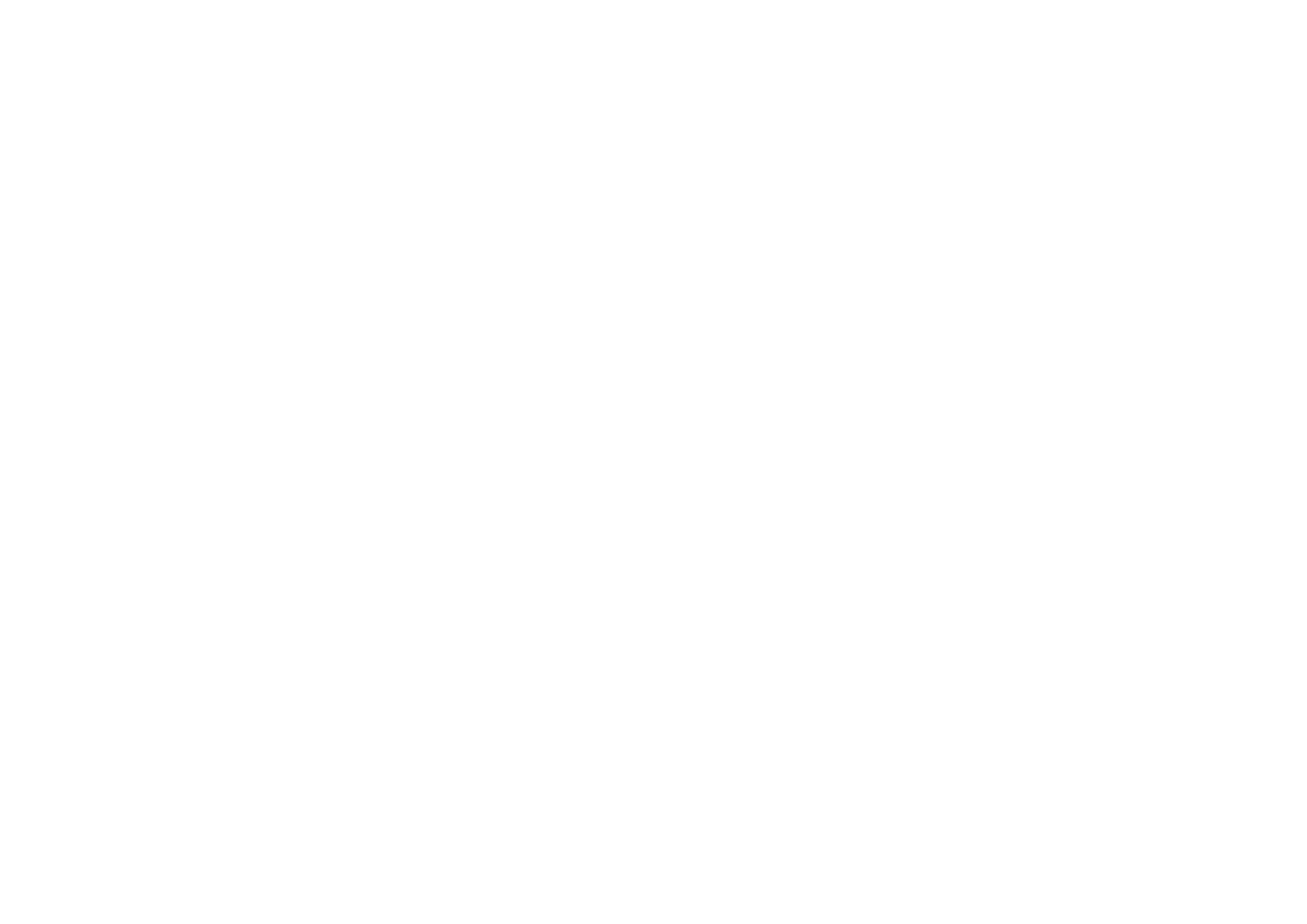|    |                                                         | <b>Autumn Term 1</b>                                                                                                                                                                                                                                                                                                                                  | <b>Autumn Term 2</b>                                                                                                                                                                                                                                                                                                                                  | <b>Spring Term 1</b>                                                                                                                                                                                                                                                                                                                                                                                                                                                                                                                                                    | <b>Spring Term 2</b>                                                                                                                                                                                                                                                                                                                                                                                                                                                                                                                                                                                                                                                                                              | <b>Summer Term 1</b>                                                                                                                                                                                                                                                                                                                                                                                    | <b>Summer Term 2</b>                                                                                                                                                                                                                                                                                                                                                                                                                                                                                                                                                                 |  |  |  |
|----|---------------------------------------------------------|-------------------------------------------------------------------------------------------------------------------------------------------------------------------------------------------------------------------------------------------------------------------------------------------------------------------------------------------------------|-------------------------------------------------------------------------------------------------------------------------------------------------------------------------------------------------------------------------------------------------------------------------------------------------------------------------------------------------------|-------------------------------------------------------------------------------------------------------------------------------------------------------------------------------------------------------------------------------------------------------------------------------------------------------------------------------------------------------------------------------------------------------------------------------------------------------------------------------------------------------------------------------------------------------------------------|-------------------------------------------------------------------------------------------------------------------------------------------------------------------------------------------------------------------------------------------------------------------------------------------------------------------------------------------------------------------------------------------------------------------------------------------------------------------------------------------------------------------------------------------------------------------------------------------------------------------------------------------------------------------------------------------------------------------|---------------------------------------------------------------------------------------------------------------------------------------------------------------------------------------------------------------------------------------------------------------------------------------------------------------------------------------------------------------------------------------------------------|--------------------------------------------------------------------------------------------------------------------------------------------------------------------------------------------------------------------------------------------------------------------------------------------------------------------------------------------------------------------------------------------------------------------------------------------------------------------------------------------------------------------------------------------------------------------------------------|--|--|--|
|    | <b>Topic title</b>                                      | <b>Alternative Beliefs</b>                                                                                                                                                                                                                                                                                                                            | <b>Alternative Beliefs</b>                                                                                                                                                                                                                                                                                                                            | <b>Buddhism</b>                                                                                                                                                                                                                                                                                                                                                                                                                                                                                                                                                         | <b>Holocaust</b>                                                                                                                                                                                                                                                                                                                                                                                                                                                                                                                                                                                                                                                                                                  | <b>Hinduism</b>                                                                                                                                                                                                                                                                                                                                                                                         | <b>Hinduism</b>                                                                                                                                                                                                                                                                                                                                                                                                                                                                                                                                                                      |  |  |  |
|    | <b>Building on</b><br>Year 7<br>(Skills and<br>content) | Skills: Students will need to be continue to be coached in answering GCSE exam-style questions, which they have been completing throughout Y7.<br>Content: In Y7, students study Judaism, Christianity, Islam and Sikhism, from the six major world religions.                                                                                        |                                                                                                                                                                                                                                                                                                                                                       |                                                                                                                                                                                                                                                                                                                                                                                                                                                                                                                                                                         |                                                                                                                                                                                                                                                                                                                                                                                                                                                                                                                                                                                                                                                                                                                   |                                                                                                                                                                                                                                                                                                                                                                                                         |                                                                                                                                                                                                                                                                                                                                                                                                                                                                                                                                                                                      |  |  |  |
|    | <b>Intent</b>                                           | Students need to be able to<br>describe, explain and evaluate<br>reasons for beliefs, practices and<br>themes associated with Alternative<br>Beliefs.                                                                                                                                                                                                 | Students need to be able to<br>describe, explain and evaluate<br>reasons for beliefs, practices and<br>themes associated with Alternative<br>Beliefs.                                                                                                                                                                                                 | Students need to be able to<br>describe, explain and evaluate<br>reasons for beliefs, practices and<br>themes associated with Buddhism.                                                                                                                                                                                                                                                                                                                                                                                                                                 | Students need to be able to<br>describe, explain and evaluate the<br>events of the Holocaust and the<br>impact they had on belief.                                                                                                                                                                                                                                                                                                                                                                                                                                                                                                                                                                                | Students need to be able to<br>describe, explain and evaluate<br>reasons for beliefs, practices and<br>themes associated with Hinduism.                                                                                                                                                                                                                                                                 | Students need to be able to<br>describe, explain and evaluate<br>reasons for beliefs, practices and<br>themes associated with Hinduism.                                                                                                                                                                                                                                                                                                                                                                                                                                              |  |  |  |
| Y8 | Knowledge<br><b>Skills</b><br>Understanding             | 12 mark question<br>"If everyone believed the<br>same, there would be no<br>suffering in the world"<br>Do you agree? Give reasons<br>for your opinion. Give different<br>beliefs' points of view with<br>reasons. You must refer to<br>Scientology, Rastafari, Amish,<br>Humanist, Mormon or Jehovah<br>Witnesses and/or teachings in<br>your answer. | 12 mark question<br>"If everyone believed the<br>same, there would be no<br>suffering in the world"<br>Do you agree? Give reasons<br>for your opinion. Give different<br>beliefs' points of view with<br>reasons. You must refer to<br>Scientology, Rastafari, Amish,<br>Humanist, Mormon or Jehovah<br>Witnesses and/or teachings in<br>your answer. | 1 mark questions<br>What does 'Buddha' mean?<br>Where did Buddhism begin?<br>How old is Buddhism?<br>What was the name of the founder<br>of Buddhism?<br>4 marks questions<br>Describe the effect that seeing the<br>four signs had on the prince.<br>Explain why the prince was not<br>allowed to see suffering.<br>6 marks question<br>"It is impossible to agree<br>with/follow all of the Four Noble<br>Truths" Do you agree or disagree?<br>Give at least TWO reasons for your<br>opinion, making sure that you use<br>some stories or teachings from<br>Buddhism. | Write a letter about what you have<br>been learning about in Philosophy<br>& Ethics lessons, describing what<br>life was like in the Ghettos.<br>Some things you could include:<br>A brief explanation of the reasons<br>they were there, because of<br>religion, and the unfairness of this.<br>What it was like being moved into<br>the ghetto?<br>What is life like?<br>What problems might they face?<br>Think about practical problems and<br>problems with practicing religion-<br>How might they feel about the<br>future?<br>How might their religion help them<br>to cope with their life at the<br>moment?<br>Think about how Jews have been<br>persecuted in the past and the<br>impact that may have. | 1 mark question<br>What is the God of Hinduism<br>called?<br>3 mark question<br>Name one other God and briefly<br>explain one story which they are<br>associated with.<br>Explain how karma influences<br>reincarnation.<br>Define Dharma and give two<br>examples.<br>Produce a copy of the samsara.<br>4 mark question<br>Explain what moksha is.<br>5 mark question<br>Explain what the Trimurti is. | 1 mark question<br>Which one of the following is the<br>Hindu name for the eternal inner<br>self (soul)?<br>2 mark question<br>Give two of the ages in the cycle of<br>four ages.<br>4 mark question<br>Explain box two ways in which<br>belief in the Tri-murti influences<br>Hindus today.<br>5 mark question<br>Explain two Hindu teachings about<br>Moksha. Refer to sacred writings<br>or another source of Hindu belief<br>and teaching in your answer.<br>12 mark question<br>'Varanasi is the most important<br>place of pilgrimage for Hindus.'<br>Evaluate this statement. |  |  |  |
|    |                                                         | Knowledge:<br>Starter testing on previous lesson<br>content.                                                                                                                                                                                                                                                                                          | Knowledge:<br>Starter testing on previous lesson<br>content.                                                                                                                                                                                                                                                                                          | Knowledge:<br>Starter testing on previous lesson<br>content.                                                                                                                                                                                                                                                                                                                                                                                                                                                                                                            | Knowledge:<br>Starter testing on previous lesson<br>content.                                                                                                                                                                                                                                                                                                                                                                                                                                                                                                                                                                                                                                                      | Knowledge:<br>Starter testing on previous lesson<br>content.                                                                                                                                                                                                                                                                                                                                            | Knowledge:<br>Starter testing on previous lesson<br>content.                                                                                                                                                                                                                                                                                                                                                                                                                                                                                                                         |  |  |  |
|    | Knowledge and<br>skills revisited                       | Skills:<br>Redrafting of assessment<br>questions.<br>Writing frames used for responding<br>to questions embedded during<br>each lesson via exam question on<br>content.                                                                                                                                                                               | <b>Skills:</b><br>Redrafting of assessment<br>questions.<br>Writing frames used for responding<br>to questions embedded during<br>each lesson via exam question on<br>content.                                                                                                                                                                        | Skills:<br>Redrafting of assessment<br>questions.<br>Writing frames used for responding<br>to questions embedded during<br>each lesson via exam question on<br>content.                                                                                                                                                                                                                                                                                                                                                                                                 | <b>Skills:</b><br>Redrafting of assessment<br>questions.<br>Writing frames used for responding<br>to questions embedded during<br>each lesson via exam question on<br>content.                                                                                                                                                                                                                                                                                                                                                                                                                                                                                                                                    | <b>Skills:</b><br>Redrafting of assessment<br>questions.<br>Writing frames used for responding<br>to questions embedded during<br>each lesson via exam question on<br>content.                                                                                                                                                                                                                          | <b>Skills:</b><br>Redrafting of assessment<br>questions.<br>Writing frames used for responding<br>to questions embedded during<br>each lesson via exam question on<br>content.                                                                                                                                                                                                                                                                                                                                                                                                       |  |  |  |
|    |                                                         | End of unit assessment:<br>End of topic assessment (/27<br>marks).                                                                                                                                                                                                                                                                                    | End of unit assessment:<br>End of topic assessment (/27<br>marks).                                                                                                                                                                                                                                                                                    | End of unit assessment:<br>End of topic assessment (/27<br>marks).                                                                                                                                                                                                                                                                                                                                                                                                                                                                                                      | End of unit assessment:<br>End of topic assessment (/27<br>marks).                                                                                                                                                                                                                                                                                                                                                                                                                                                                                                                                                                                                                                                | End of unit assessment:<br>End of topic assessment (/27<br>marks).                                                                                                                                                                                                                                                                                                                                      | End of unit assessment:<br>End of topic assessment (/27<br>marks).                                                                                                                                                                                                                                                                                                                                                                                                                                                                                                                   |  |  |  |
|    | <b>Assessment</b><br>(for learning)                     | <b>Cumulative assessment:</b><br>Mid topic assessment (/27marks).                                                                                                                                                                                                                                                                                     | <b>Cumulative assessment:</b><br>Mid topic assessment (/27marks).                                                                                                                                                                                                                                                                                     | <b>Cumulative assessment:</b><br>Mid topic assessment (/27marks).                                                                                                                                                                                                                                                                                                                                                                                                                                                                                                       | <b>Cumulative assessment:</b><br>Mid topic assessment (/27marks).                                                                                                                                                                                                                                                                                                                                                                                                                                                                                                                                                                                                                                                 | <b>Cumulative assessment:</b><br>Mid topic assessment (/27marks).                                                                                                                                                                                                                                                                                                                                       | <b>Cumulative assessment:</b><br>Mid topic assessment (/27marks).                                                                                                                                                                                                                                                                                                                                                                                                                                                                                                                    |  |  |  |
|    |                                                         | Used to inform DC1 and all future<br>DCs.                                                                                                                                                                                                                                                                                                             | Used to inform DC1 & DC2 and all<br>future DCs.                                                                                                                                                                                                                                                                                                       | Comparison of beliefs assessment<br>$(27$ marks)                                                                                                                                                                                                                                                                                                                                                                                                                                                                                                                        | Comparison of beliefs assessment<br>$(27 \text{ marks})$                                                                                                                                                                                                                                                                                                                                                                                                                                                                                                                                                                                                                                                          | Comparison of beliefs assessment<br>$(27$ marks)                                                                                                                                                                                                                                                                                                                                                        | Comparison of beliefs assessment<br>$(27$ marks)                                                                                                                                                                                                                                                                                                                                                                                                                                                                                                                                     |  |  |  |
|    |                                                         |                                                                                                                                                                                                                                                                                                                                                       |                                                                                                                                                                                                                                                                                                                                                       | Used to inform DC2 and all future<br>DCs.                                                                                                                                                                                                                                                                                                                                                                                                                                                                                                                               | Used to inform DC2 and all future<br>DCs.                                                                                                                                                                                                                                                                                                                                                                                                                                                                                                                                                                                                                                                                         | Used to inform DC3 and all future<br>DCs.                                                                                                                                                                                                                                                                                                                                                               | Used to inform DC3 and all future<br>DCs.                                                                                                                                                                                                                                                                                                                                                                                                                                                                                                                                            |  |  |  |
|    | <b>Literacy focus</b>                                   | <b>Command words:</b><br>Evaluate (tests evaluation- requires<br>students to consider different                                                                                                                                                                                                                                                       | <b>Command words:</b><br>Evaluate (tests evaluation- requires<br>students to consider different                                                                                                                                                                                                                                                       | <b>Command words:</b><br>Evaluate (tests evaluation- requires<br>students to consider different                                                                                                                                                                                                                                                                                                                                                                                                                                                                         | <b>Command words:</b><br>Evaluate (tests evaluation- requires<br>students to consider different                                                                                                                                                                                                                                                                                                                                                                                                                                                                                                                                                                                                                   | <b>Command words:</b><br>Evaluate (tests evaluation-<br>requires students to consider                                                                                                                                                                                                                                                                                                                   | <b>Command words:</b><br>Evaluate (tests evaluation-<br>requires students to consider                                                                                                                                                                                                                                                                                                                                                                                                                                                                                                |  |  |  |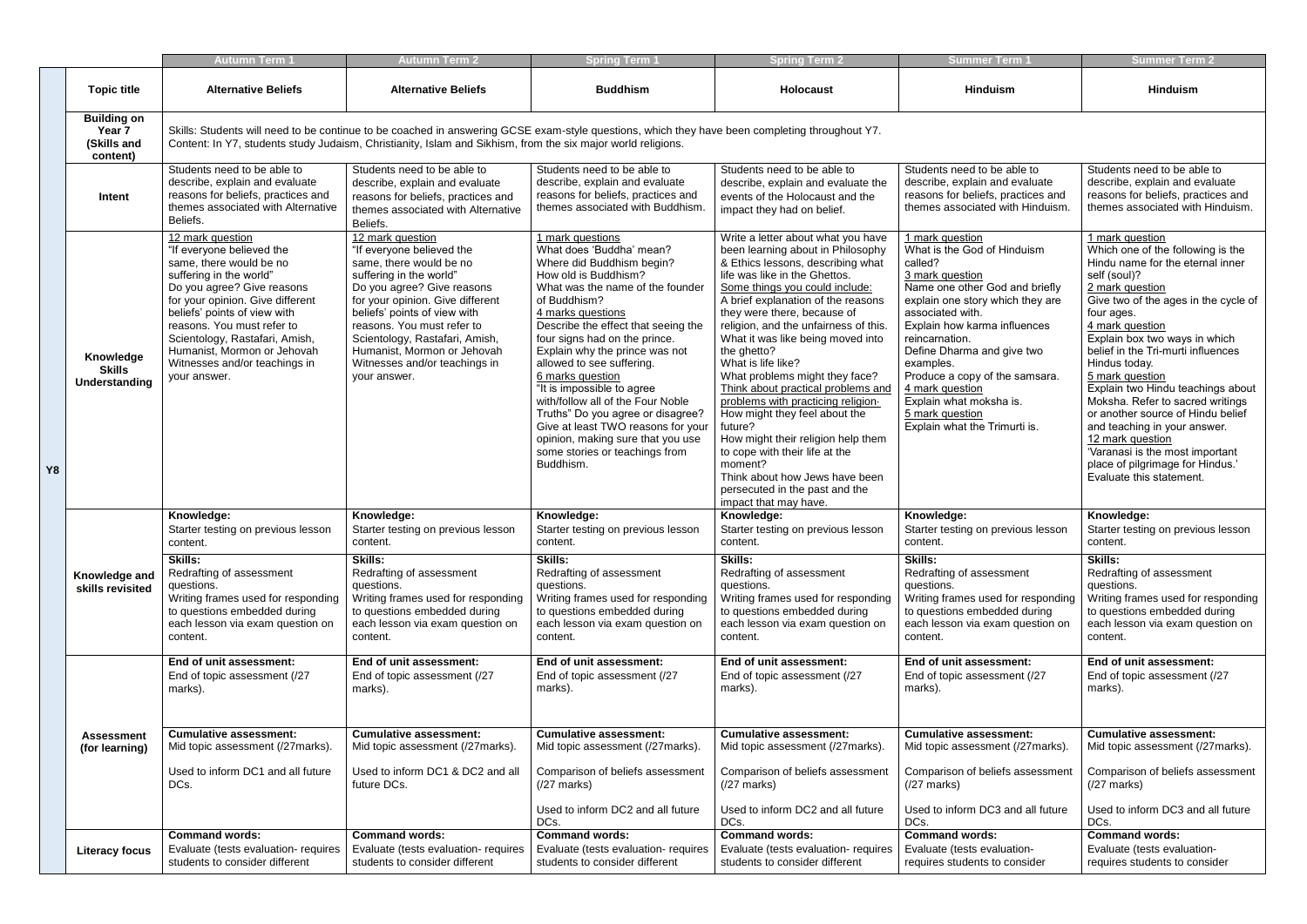|  |                                | viewpoints and arrive at a<br>judgement).<br>Explain (tests knowledge and<br>understanding of teachings<br>and/practices, eg. Requires<br>students to identify at least two<br>relevant points and demonstrate<br>understanding by some<br>development).<br>Explain different attitudes to<br>(tests knowledge and<br>understanding of different attitudes<br>about an ethical or philosophical<br>issue or belief).<br>Explain how X may influence Y<br>(tests knowledge and<br>understanding of how a belief or<br>practice influences individuals or<br>groups.<br>Give (tests recall of knowledge).<br>Why (tests analysis. Requires a<br>reasoned consideration of a single<br>point of view through a logical<br>chain of reasoning).<br>Other literacy foci:<br>Keywords: Amish, Bahai,<br>Humanism, Jehovah's Witnesses, | viewpoints and arrive at a<br>judgement).<br>Explain (tests knowledge and<br>understanding of teachings<br>and/practices, eg. Requires<br>students to identify at least two<br>relevant points and demonstrate<br>understanding by some<br>development).<br>Explain different attitudes to<br>(tests knowledge and<br>understanding of different attitudes<br>about an ethical or philosophical<br>issue or belief).<br>Explain how X may influence Y<br>(tests knowledge and<br>understanding of how a belief or<br>practice influences individuals or<br>groups.<br>Give (tests recall of knowledge).<br>Why (tests analysis. Requires a<br>reasoned consideration of a single<br>point of view through a logical<br>chain of reasoning).<br>Other literacy foci:<br>Keywords: Amish, Bahai,<br>Humanism, Jehovah's Witnesses, | viewpoints and arrive at a<br>judgement).<br>Explain (tests knowledge and<br>understanding of teachings<br>and/practices, eg. Requires<br>students to identify at least two<br>relevant points and demonstrate<br>understanding by some<br>development).<br>Explain different attitudes to<br>(tests knowledge and<br>understanding of different attitudes<br>about an ethical or philosophical<br>issue or belief).<br>Explain how X may influence Y<br>(tests knowledge and<br>understanding of how a belief or<br>practice influences individuals or<br>groups.<br>Give (tests recall of knowledge).<br>Why (tests analysis. Requires a<br>reasoned consideration of a single<br>point of view through a logical<br>chain of reasoning).<br>Other literacy foci:<br>Keywords: Buddha, The Noble<br>Eightfold Path, Meditation, Monks, | viewpoints and arrive at a<br>judgement).<br>Explain (tests knowledge and<br>understanding of teachings<br>and/practices, eg. Requires<br>students to identify at least two<br>relevant points and demonstrate<br>understanding by some<br>development).<br>Explain different attitudes to<br>(tests knowledge and<br>understanding of different attitudes<br>about an ethical or philosophical<br>issue or belief).<br>Explain how X may influence Y<br>(tests knowledge and<br>understanding of how a belief or<br>practice influences individuals or<br>groups.<br>Give (tests recall of knowledge).<br>Why (tests analysis. Requires a<br>reasoned consideration of a single<br>point of view through a logical<br>chain of reasoning).<br><b>Other literacy foci:</b><br>Keywords:<br>Scapegoat, Holocaust, | different viewpoints and arrive at a<br>judgement).<br>Explain (tests knowledge and<br>understanding of teachings<br>and/practices, eg. Requires<br>students to identify at least two<br>relevant points and demonstrate<br>understanding by some<br>development).<br>Explain different attitudes to<br>(tests knowledge and<br>understanding of different attitudes<br>about an ethical or philosophical<br>issue or belief).<br>Explain how X may influence Y<br>(tests knowledge and<br>understanding of how a belief or<br>practice influences individuals or<br>groups.<br>Give (tests recall of knowledge).<br>Why (tests analysis. Requires a<br>reasoned consideration of a single<br>point of view through a logical<br>chain of reasoning).<br>Other literacy foci:<br>Keywords: Atman, Reincarnation,<br>Karma, Brahma, Duties, Bhagavad | different viewpoints and arrive at a<br>judgement).<br>Explain (tests knowledge and<br>understanding of teachings<br>and/practices, eg. Requires<br>students to identify at least two<br>relevant points and demonstrate<br>understanding by some<br>development).<br>Explain different attitudes to<br>(tests knowledge and<br>understanding of different attitudes<br>about an ethical or philosophical<br>issue or belief).<br>Explain how X may influence Y<br>(tests knowledge and<br>understanding of how a belief or<br>practice influences individuals or<br>groups.<br>Give (tests recall of knowledge).<br>Why (tests analysis. Requires a<br>reasoned consideration of a single<br>point of view through a logical<br>chain of reasoning).<br>Other literacy foci:<br>Keywords: Atman, Reincarnation,<br>Karma, Brahma, Duties, Bhagavad |
|--|--------------------------------|----------------------------------------------------------------------------------------------------------------------------------------------------------------------------------------------------------------------------------------------------------------------------------------------------------------------------------------------------------------------------------------------------------------------------------------------------------------------------------------------------------------------------------------------------------------------------------------------------------------------------------------------------------------------------------------------------------------------------------------------------------------------------------------------------------------------------------|----------------------------------------------------------------------------------------------------------------------------------------------------------------------------------------------------------------------------------------------------------------------------------------------------------------------------------------------------------------------------------------------------------------------------------------------------------------------------------------------------------------------------------------------------------------------------------------------------------------------------------------------------------------------------------------------------------------------------------------------------------------------------------------------------------------------------------|------------------------------------------------------------------------------------------------------------------------------------------------------------------------------------------------------------------------------------------------------------------------------------------------------------------------------------------------------------------------------------------------------------------------------------------------------------------------------------------------------------------------------------------------------------------------------------------------------------------------------------------------------------------------------------------------------------------------------------------------------------------------------------------------------------------------------------------|------------------------------------------------------------------------------------------------------------------------------------------------------------------------------------------------------------------------------------------------------------------------------------------------------------------------------------------------------------------------------------------------------------------------------------------------------------------------------------------------------------------------------------------------------------------------------------------------------------------------------------------------------------------------------------------------------------------------------------------------------------------------------------------------------------------|-----------------------------------------------------------------------------------------------------------------------------------------------------------------------------------------------------------------------------------------------------------------------------------------------------------------------------------------------------------------------------------------------------------------------------------------------------------------------------------------------------------------------------------------------------------------------------------------------------------------------------------------------------------------------------------------------------------------------------------------------------------------------------------------------------------------------------------------------------|-----------------------------------------------------------------------------------------------------------------------------------------------------------------------------------------------------------------------------------------------------------------------------------------------------------------------------------------------------------------------------------------------------------------------------------------------------------------------------------------------------------------------------------------------------------------------------------------------------------------------------------------------------------------------------------------------------------------------------------------------------------------------------------------------------------------------------------------------------|
|  |                                | Mormonism, Rastafari,<br>Scientology, Pagan, Jainism,<br>Shinto,                                                                                                                                                                                                                                                                                                                                                                                                                                                                                                                                                                                                                                                                                                                                                                 | Mormonism, Rastafari,<br>Scientology, Pagan, Jainism,<br>Shinto,                                                                                                                                                                                                                                                                                                                                                                                                                                                                                                                                                                                                                                                                                                                                                                 | Suffering, The Four Noble Truths,<br>Dukkha,                                                                                                                                                                                                                                                                                                                                                                                                                                                                                                                                                                                                                                                                                                                                                                                             | Jews, Nazi, Propaganda, Ghetto,<br>Concentration Camp, Victim,<br>Justice, Belief, Survivors,<br>Liberation.                                                                                                                                                                                                                                                                                                                                                                                                                                                                                                                                                                                                                                                                                                     | Gita, Avatars, Yoga, Mandir,<br>Temple, Gurus,                                                                                                                                                                                                                                                                                                                                                                                                                                                                                                                                                                                                                                                                                                                                                                                                      | Gita, Avatars, Yoga, Mandir,<br>Temple, Gurus,                                                                                                                                                                                                                                                                                                                                                                                                                                                                                                                                                                                                                                                                                                                                                                                                      |
|  | <b>Numeracy</b><br>focus       | Sequencing ideas and prioritising<br>ideas for structure; logical<br>reasoning in philosophy.<br>Historic dates, number of believers.                                                                                                                                                                                                                                                                                                                                                                                                                                                                                                                                                                                                                                                                                            | Sequencing ideas and prioritising<br>ideas for structure; logical<br>reasoning in philosophy.<br>Historic dates, number of believers.                                                                                                                                                                                                                                                                                                                                                                                                                                                                                                                                                                                                                                                                                            | Sequencing ideas and prioritising<br>ideas for structure; logical<br>reasoning in philosophy.<br>Historic dates, number of believers.                                                                                                                                                                                                                                                                                                                                                                                                                                                                                                                                                                                                                                                                                                    | Sequencing ideas and prioritising<br>ideas for structure; logical<br>reasoning in philosophy.<br>Historic dates, statistics,                                                                                                                                                                                                                                                                                                                                                                                                                                                                                                                                                                                                                                                                                     | Sequencing ideas and prioritising<br>ideas for structure; logical<br>reasoning in philosophy.<br>Historic dates, number of<br>believers.                                                                                                                                                                                                                                                                                                                                                                                                                                                                                                                                                                                                                                                                                                            | Sequencing ideas and prioritising<br>ideas for structure; logical<br>reasoning in philosophy.<br>Historic dates, number of<br>believers.                                                                                                                                                                                                                                                                                                                                                                                                                                                                                                                                                                                                                                                                                                            |
|  | SMSC/<br><b>British Values</b> | Sp: learning about beliefs and why<br>they are formed.<br>M: respect for beliefs; morality on<br>the actions of believers.<br>So: discussion on beliefs and<br>opinions.<br>C: festivals and worship as part of<br>culture.<br>BV: respect for others and their<br>beliefs.                                                                                                                                                                                                                                                                                                                                                                                                                                                                                                                                                      | Sp: learning about beliefs and why<br>they are formed.<br>M: respect for beliefs; morality on<br>the actions of believers.<br>So: discussion on beliefs and<br>opinions.<br>C: festivals and worship as part of<br>culture.<br>BV: respect for others and their<br>beliefs.                                                                                                                                                                                                                                                                                                                                                                                                                                                                                                                                                      | Sp: learning about beliefs and why<br>they are formed.<br>M: respect for beliefs; morality on<br>the actions of believers.<br>So: discussion on beliefs and<br>opinions.<br>C: festivals and worship as part of<br>culture.<br>BV: respect for others and their<br>beliefs.                                                                                                                                                                                                                                                                                                                                                                                                                                                                                                                                                              | Sp: learning about events and<br>beliefs that led to the Holocaust.<br>M: respect for beliefs; morality on<br>the actions of believers.<br>So: discussion on beliefs and<br>opinions about the events of the<br>Holocaust.<br>C: the impact of the atrocities of<br>the Holocaust.<br>BV: respect for others and their<br>beliefs.                                                                                                                                                                                                                                                                                                                                                                                                                                                                               | Sp: learning about beliefs and why<br>they are formed.<br>M: respect for beliefs; morality on<br>the actions of believers.<br>So: discussion on beliefs and<br>opinions.<br>C: festivals and worship as part of<br>culture.<br>BV: respect for others and their<br>beliefs.                                                                                                                                                                                                                                                                                                                                                                                                                                                                                                                                                                         | Sp: learning about beliefs and why<br>they are formed.<br>M: respect for beliefs; morality on<br>the actions of believers.<br>So: discussion on beliefs and<br>opinions.<br>C: festivals and worship as part of<br>culture.<br>BV: respect for others and their<br>beliefs.                                                                                                                                                                                                                                                                                                                                                                                                                                                                                                                                                                         |
|  | Safeguarding                   | Standard classroom rules &<br>academy procedures apply for<br>physical safeguarding.<br>Set expectations of all students<br>being able to express opinions,<br>showing respect for the beliefs of<br>others.<br>Give prior outline of content to<br>ensure students know what to<br>expect and allow to 'step out' if<br>they find any content<br>uncomfortable.<br>Give opportunity to speak further at<br>another time with staff.                                                                                                                                                                                                                                                                                                                                                                                             | Standard classroom rules &<br>academy procedures apply for<br>physical safeguarding.<br>Set expectations of all students<br>being able to express opinions,<br>showing respect for the beliefs of<br>others.<br>Give prior outline of content to<br>ensure students know what to<br>expect and allow to 'step out' if<br>they find any content<br>uncomfortable.<br>Give opportunity to speak further at<br>another time with staff.                                                                                                                                                                                                                                                                                                                                                                                             | Standard classroom rules &<br>academy procedures apply for<br>physical safeguarding.<br>Set expectations of all students<br>being able to express opinions,<br>showing respect for the beliefs of<br>others.<br>Give prior outline of content to<br>ensure students know what to<br>expect and allow to 'step out' if<br>they find any content<br>uncomfortable.<br>Give opportunity to speak further at<br>another time with staff.                                                                                                                                                                                                                                                                                                                                                                                                     | Standard classroom rules &<br>academy procedures apply for<br>physical safeguarding.<br>Set expectations of all students<br>being able to express opinions,<br>showing respect for the beliefs of<br>others.<br>Give prior outline of content to<br>ensure students know what to<br>expect and allow to 'step out' if<br>they find any content<br>uncomfortable.<br>Give opportunity to speak further at<br>another time with staff.                                                                                                                                                                                                                                                                                                                                                                             | Standard classroom rules &<br>academy procedures apply for<br>physical safeguarding.<br>Set expectations of all students<br>being able to express opinions,<br>showing respect for the beliefs of<br>others.<br>Give prior outline of content to<br>ensure students know what to<br>expect and allow to 'step out' if<br>they find any content<br>uncomfortable.<br>Give opportunity to speak further<br>at another time with staff.                                                                                                                                                                                                                                                                                                                                                                                                                | Standard classroom rules &<br>academy procedures apply for<br>physical safeguarding.<br>Set expectations of all students<br>being able to express opinions,<br>showing respect for the beliefs of<br>others.<br>Give prior outline of content to<br>ensure students know what to<br>expect and allow to 'step out' if<br>they find any content<br>uncomfortable.<br>Give opportunity to speak further at<br>another time with staff.                                                                                                                                                                                                                                                                                                                                                                                                                |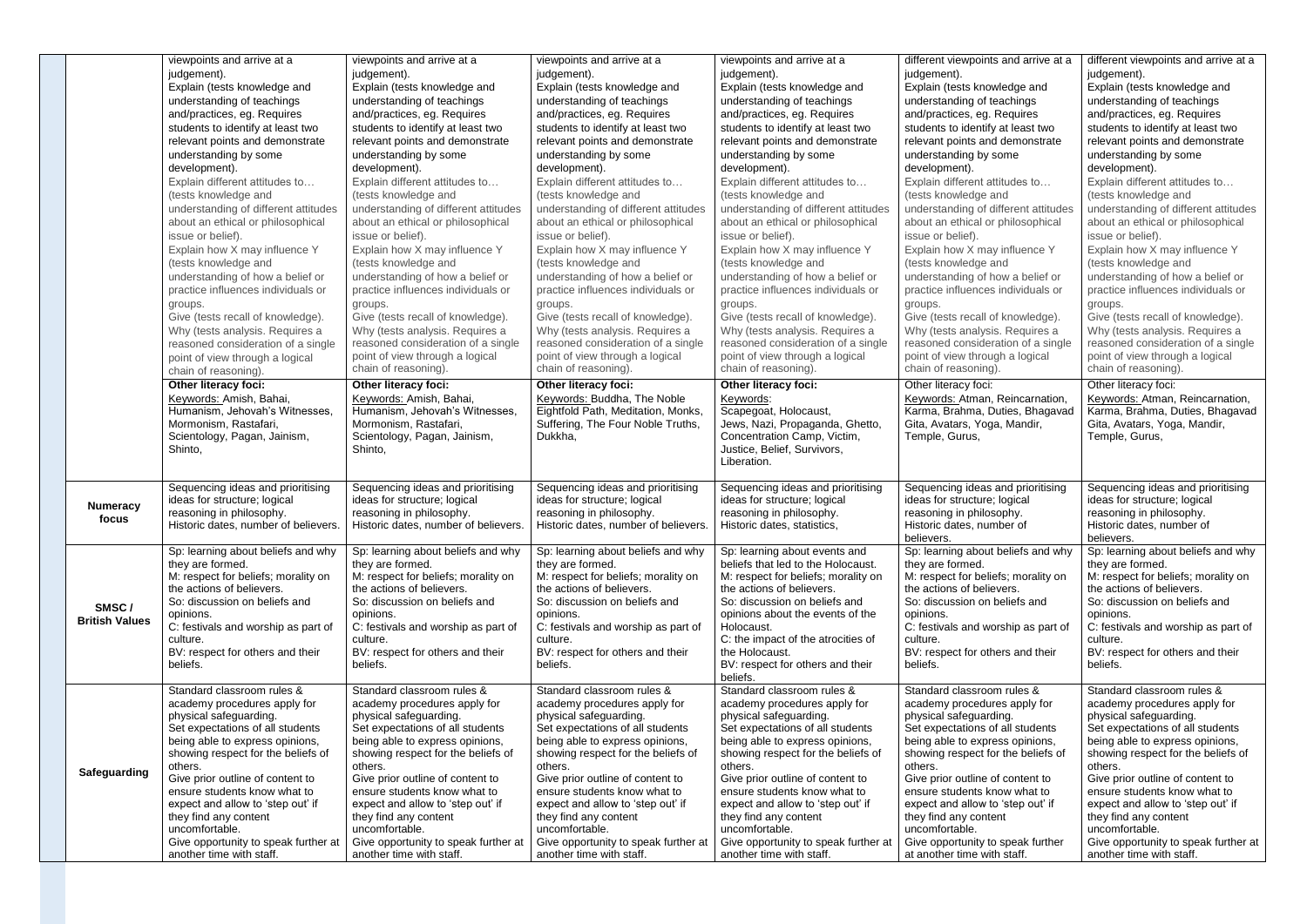|    |                                                         | <b>Autumn Term 1</b>                                                                                                                                                                                                                                                                                                                                                                                                                                                                                                                                                                                                                                                                                                                                                                                                                                           | <b>Autumn Term 2</b>                                                                                                                                                                                                                                                                                                                                                                                                                                                                                                                                                                                                                                                                                                                                                  | <b>Spring Term 1</b>                                                                                                                                                                                                                                                                                                                                                                                                                                                                                                                                                                                                                                                                   | <b>Spring Term 2</b>                                                                                                                                                                                                                                                                                                                                                                                                                                                                                                                                                                                                                                               | <b>Summer Term '</b>                                                                                                                                                                                                                                                                                                                                                                                                                                                                                                                                                                                                                                                                                                                                                                                                                                                                              | <b>Summer Term 2</b>                                                                                                                                                                            |
|----|---------------------------------------------------------|----------------------------------------------------------------------------------------------------------------------------------------------------------------------------------------------------------------------------------------------------------------------------------------------------------------------------------------------------------------------------------------------------------------------------------------------------------------------------------------------------------------------------------------------------------------------------------------------------------------------------------------------------------------------------------------------------------------------------------------------------------------------------------------------------------------------------------------------------------------|-----------------------------------------------------------------------------------------------------------------------------------------------------------------------------------------------------------------------------------------------------------------------------------------------------------------------------------------------------------------------------------------------------------------------------------------------------------------------------------------------------------------------------------------------------------------------------------------------------------------------------------------------------------------------------------------------------------------------------------------------------------------------|----------------------------------------------------------------------------------------------------------------------------------------------------------------------------------------------------------------------------------------------------------------------------------------------------------------------------------------------------------------------------------------------------------------------------------------------------------------------------------------------------------------------------------------------------------------------------------------------------------------------------------------------------------------------------------------|--------------------------------------------------------------------------------------------------------------------------------------------------------------------------------------------------------------------------------------------------------------------------------------------------------------------------------------------------------------------------------------------------------------------------------------------------------------------------------------------------------------------------------------------------------------------------------------------------------------------------------------------------------------------|---------------------------------------------------------------------------------------------------------------------------------------------------------------------------------------------------------------------------------------------------------------------------------------------------------------------------------------------------------------------------------------------------------------------------------------------------------------------------------------------------------------------------------------------------------------------------------------------------------------------------------------------------------------------------------------------------------------------------------------------------------------------------------------------------------------------------------------------------------------------------------------------------|-------------------------------------------------------------------------------------------------------------------------------------------------------------------------------------------------|
|    | <b>Topic title</b>                                      | <b>Crime &amp; Punishment</b>                                                                                                                                                                                                                                                                                                                                                                                                                                                                                                                                                                                                                                                                                                                                                                                                                                  | <b>Peace &amp; Conflict</b>                                                                                                                                                                                                                                                                                                                                                                                                                                                                                                                                                                                                                                                                                                                                           | <b>Family</b>                                                                                                                                                                                                                                                                                                                                                                                                                                                                                                                                                                                                                                                                          | <b>Issues</b>                                                                                                                                                                                                                                                                                                                                                                                                                                                                                                                                                                                                                                                      | <b>Big Questions</b>                                                                                                                                                                                                                                                                                                                                                                                                                                                                                                                                                                                                                                                                                                                                                                                                                                                                              | <b>Faith in Action</b>                                                                                                                                                                          |
|    | <b>Building on</b><br>Year 8<br>(Skills and<br>content) | included with a focus on SMSC and empathy.                                                                                                                                                                                                                                                                                                                                                                                                                                                                                                                                                                                                                                                                                                                                                                                                                     |                                                                                                                                                                                                                                                                                                                                                                                                                                                                                                                                                                                                                                                                                                                                                                       | Skills: Students will be proficient in answering GCSE exam-style questions, which they have been completing throughout Y7 and Y8. Formulae will be applied to ensure that they meet the demands of KS4 questioning.<br>Content: In Y9, students study Buddhism and Hinduism, from the six major world religions. Alternative Beliefs is included to meet the need of student's experiences of more secular belief systems. The Holocaust is also                                                                                                                                                                                                                                       |                                                                                                                                                                                                                                                                                                                                                                                                                                                                                                                                                                                                                                                                    |                                                                                                                                                                                                                                                                                                                                                                                                                                                                                                                                                                                                                                                                                                                                                                                                                                                                                                   |                                                                                                                                                                                                 |
|    | Intent                                                  | Students need to be able to<br>describe crime and punishment,<br>reasons for crime, explain Christian<br>attitudes to lawbreakers and types<br>of crime and attitudes to suffering<br>and causing suffering to others,<br>explain three aims of punishment,<br>explain Christian attitudes to the<br>treatment of criminals, forgiveness<br>and the death penalty.                                                                                                                                                                                                                                                                                                                                                                                                                                                                                             | Students needs to be able to<br>describe violent protest and<br>terrorism, reasons for war, nuclear<br>war and weapons of mass<br>destruction, explain just war and<br>Holy War and religion as a cause<br>for violence, explain the role of<br>pacifism and peace-making and<br>responses to victims of war.                                                                                                                                                                                                                                                                                                                                                                                                                                                         | Students need to be able to explain<br>contrasting views on contraception,<br>sexual relationships before<br>marriage and homosexual<br>relationships/ describe the nature<br>of families/ explain the purpose of<br>families/ analyse the roles of men<br>and women, regarding equality.                                                                                                                                                                                                                                                                                                                                                                                              | Students need to be able to<br>analyse the relationship between<br>scientific views and religious views/<br>analyse the use and abuse of the<br>environment and animals/ analyse<br>ethical arguments relating to<br>abortion and euthanasia/ explain<br>views about an afterlife and how it<br>impacts beliefs about the value of<br>human life.                                                                                                                                                                                                                                                                                                                  | Students need to be able to<br>explain the Christian<br>understanding of the nature of<br>God/ describe the different<br>Christian beliefs about creation/<br>analyse the different Christian<br>beliefs about the afterlife and their<br>importance.                                                                                                                                                                                                                                                                                                                                                                                                                                                                                                                                                                                                                                             | Students need to be able to<br>analyse the way in which dif<br>faith communities put their b<br>into practise through the way<br>they live their lives and conti<br>to society and local commun |
| Υ9 | Knowledge<br><b>Skills</b><br><b>Understanding</b>      | 1-mark question<br>Which one of the following<br>expresses the religious idea that<br>one aim of punishment should be<br>to encourage people not to<br>commit any more crimes?<br>2 marks question<br>Give two examples of religious<br>moral laws which some criminals<br>break.<br>4 marks question<br>Explain two contrasting beliefs in<br>contemporary British society<br>about the death penalty for<br>murder. In your answer you should<br>refer to the main religious<br>tradition of Great Britain and one<br>or more other religious traditions.<br>5 marks question<br>Explain two religious beliefs about<br>breaking the law in order to get a<br>bad law changed. Refer to sacred<br>writings or another source of<br>religious belief and teaching in<br>your answer.<br>12 marks question<br>'Corporal punishment can never<br>be justified.' | 1-mark question<br>Which one of the following best<br>expresses the religious ideal that<br>there should be no violence in the<br>world?<br>2 marks question<br>Give two ways in which religious<br>believers help victims of war.<br>4 marks question<br>Explain two contrasting beliefs in<br>contemporary British society<br>about weapons of mass<br>destruction. In your answer you<br>should refer to the main religious<br>tradition of Great Britain and one<br>or more other religious traditions.<br>5 marks question<br>Explain two religious beliefs about<br>forgiveness. Refer to sacred<br>writings or another source of<br>religious belief and teaching in<br>your answer.<br>12 marks question<br>'War is never right.' Evaluate this<br>statement. | 1-mark question<br>Which one of the following best<br>expresses the religious view that<br>one purpose of marriage is to have<br>children?<br>2 marks question<br>Give two religious beliefs about the<br>nature of the family.<br>4 marks question<br>Explain two contrasting beliefs in<br>contemporary British society about<br>the use of artificial contraception<br>within marriage.<br>5 marks question<br>Explain two religious beliefs about<br>the role of parents in a religious<br>family. Refer to sacred writings or<br>another source of religious belief<br>and teaching in your answer.<br>12 marks question<br>'Divorce is never right.' Evaluate<br>this statement. | 1-mark question<br>Which one of the following is a<br>religious theory about how the<br>universe began?<br>2 marks question<br>Give two examples of what<br>religious believers might do to<br>help to carry out the duty of<br>stewardship.<br>4 marks question<br>Explain two contrasting beliefs in<br>contemporary British society<br>about abortion.<br>5 marks question<br>Explain two religious beliefs about<br>animal experimentation. Refer to<br>sacred writings or another source<br>of religious belief and teaching in<br>your answer.<br>12 marks question<br>'It is not reasonable to believe in<br>life after death.' Evaluate this<br>statement. | Choose one or more of the<br>following questions to answer (12<br>marks).<br>"God does not exist".<br>Do you agree? Give reasons for<br>your opinion.<br>Give reasons why some people<br>may disagree with you.<br>"Animals should have the same<br>rights as humans"<br>Do you agree? Give reasons for<br>your opinion.<br>Give reasons why some people<br>may disagree with you.<br>"There is no life after death"<br>Do you agree? Give reasons for<br>your opinion.<br>Give reasons why some people<br>may disagree with you.<br>"A 'good' God would not allow evil<br>or suffering in the world"<br>Do you agree? Give reasons for<br>your opinion.<br>Give reasons why some people<br>may disagree with you.<br>"Jesus was not the 'Son of God',<br>but just an ordinary man."<br>Do you agree? Give reasons for<br>your opinion.<br>Give reasons why some people<br>may disagree with you. | Dietrich Bonhoeffer essay.                                                                                                                                                                      |
|    |                                                         | Knowledge:<br>Starter testing on previous lesson<br>content.                                                                                                                                                                                                                                                                                                                                                                                                                                                                                                                                                                                                                                                                                                                                                                                                   | Knowledge:<br>Starter testing on previous lesson<br>content.                                                                                                                                                                                                                                                                                                                                                                                                                                                                                                                                                                                                                                                                                                          | Knowledge:<br>Starter testing on previous lesson<br>content.                                                                                                                                                                                                                                                                                                                                                                                                                                                                                                                                                                                                                           | Knowledge:<br>Starter testing on previous lesson<br>content.                                                                                                                                                                                                                                                                                                                                                                                                                                                                                                                                                                                                       | Knowledge:<br>Starter testing on previous lesson<br>content.                                                                                                                                                                                                                                                                                                                                                                                                                                                                                                                                                                                                                                                                                                                                                                                                                                      | Knowledge:<br>Starter testing on previous le<br>content.                                                                                                                                        |
|    | Knowledge and<br>skills revisited                       | <b>Skills:</b><br>Redrafting of exam questions.<br>Formulae used for answering<br>questions embedded during each<br>lesson via exam question on<br>content.                                                                                                                                                                                                                                                                                                                                                                                                                                                                                                                                                                                                                                                                                                    | <b>Skills:</b><br>Redrafting of exam questions.<br>Formulae used for answering<br>questions embedded during each<br>lesson via exam question on<br>content.                                                                                                                                                                                                                                                                                                                                                                                                                                                                                                                                                                                                           | <b>Skills:</b><br>Redrafting of exam questions.<br>Formulae used for answering<br>questions embedded during each<br>lesson via exam question on<br>content.                                                                                                                                                                                                                                                                                                                                                                                                                                                                                                                            | <b>Skills:</b><br>Redrafting of exam questions.<br>Formulae used for answering<br>questions embedded during each<br>lesson via exam question on<br>content.                                                                                                                                                                                                                                                                                                                                                                                                                                                                                                        | <b>Skills:</b><br>Redrafting of exam questions.<br>Formulae used for answering<br>questions embedded during each<br>lesson via exam question on<br>content.                                                                                                                                                                                                                                                                                                                                                                                                                                                                                                                                                                                                                                                                                                                                       | <b>Skills:</b><br>Redrafting of exam question<br>Formulae used for answerin<br>questions embedded during<br>lesson via exam question or<br>content.                                             |

| <b>Summer Term 1</b>                                                                                                                                                                                                                                                                                                                                                                                                                                                                                                                                                                                                                                                                                                                                                                                                                                                                              | <b>Summer Term 2</b>                                                                                                                                                                                                        |  |  |
|---------------------------------------------------------------------------------------------------------------------------------------------------------------------------------------------------------------------------------------------------------------------------------------------------------------------------------------------------------------------------------------------------------------------------------------------------------------------------------------------------------------------------------------------------------------------------------------------------------------------------------------------------------------------------------------------------------------------------------------------------------------------------------------------------------------------------------------------------------------------------------------------------|-----------------------------------------------------------------------------------------------------------------------------------------------------------------------------------------------------------------------------|--|--|
| <b>Big Questions</b>                                                                                                                                                                                                                                                                                                                                                                                                                                                                                                                                                                                                                                                                                                                                                                                                                                                                              | <b>Faith in Action</b>                                                                                                                                                                                                      |  |  |
| oplied to ensure that they meet the demands of KS4 questioning.<br>experiences of more secular belief systems. The Holocaust is also                                                                                                                                                                                                                                                                                                                                                                                                                                                                                                                                                                                                                                                                                                                                                              |                                                                                                                                                                                                                             |  |  |
| Students need to be able to<br>explain the Christian<br>understanding of the nature of<br>God/ describe the different<br>Christian beliefs about creation/<br>analyse the different Christian<br>beliefs about the afterlife and their<br>importance.                                                                                                                                                                                                                                                                                                                                                                                                                                                                                                                                                                                                                                             | Students need to be able to<br>analyse the way in which different<br>faith communities put their beliefs<br>into practise through the way that<br>they live their lives and contribute<br>to society and local communities. |  |  |
| Choose one or more of the<br>following questions to answer (12<br>marks).<br>"God does not exist".<br>Do you agree? Give reasons for<br>your opinion.<br>Give reasons why some people<br>may disagree with you.<br>"Animals should have the same<br>rights as humans"<br>Do you agree? Give reasons for<br>your opinion.<br>Give reasons why some people<br>may disagree with you.<br>"There is no life after death"<br>Do you agree? Give reasons for<br>your opinion.<br>Give reasons why some people<br>may disagree with you.<br>"A 'good' God would not allow evil<br>or suffering in the world"<br>Do you agree? Give reasons for<br>your opinion.<br>Give reasons why some people<br>may disagree with you.<br>"Jesus was not the 'Son of God',<br>but just an ordinary man."<br>Do you agree? Give reasons for<br>your opinion.<br>Give reasons why some people<br>may disagree with you. | Dietrich Bonhoeffer essay.                                                                                                                                                                                                  |  |  |
| Knowledge:<br>Starter testing on previous lesson<br>content.                                                                                                                                                                                                                                                                                                                                                                                                                                                                                                                                                                                                                                                                                                                                                                                                                                      | Knowledge:<br>Starter testing on previous lesson<br>content.                                                                                                                                                                |  |  |
| <b>Skills:</b><br>Redrafting of exam questions.<br>Formulae used for answering<br>questions embedded during each<br>lesson via exam question on<br>content.                                                                                                                                                                                                                                                                                                                                                                                                                                                                                                                                                                                                                                                                                                                                       | <b>Skills:</b><br>Redrafting of exam questions.<br>Formulae used for answering<br>questions embedded during each<br>lesson via exam question on<br>content.                                                                 |  |  |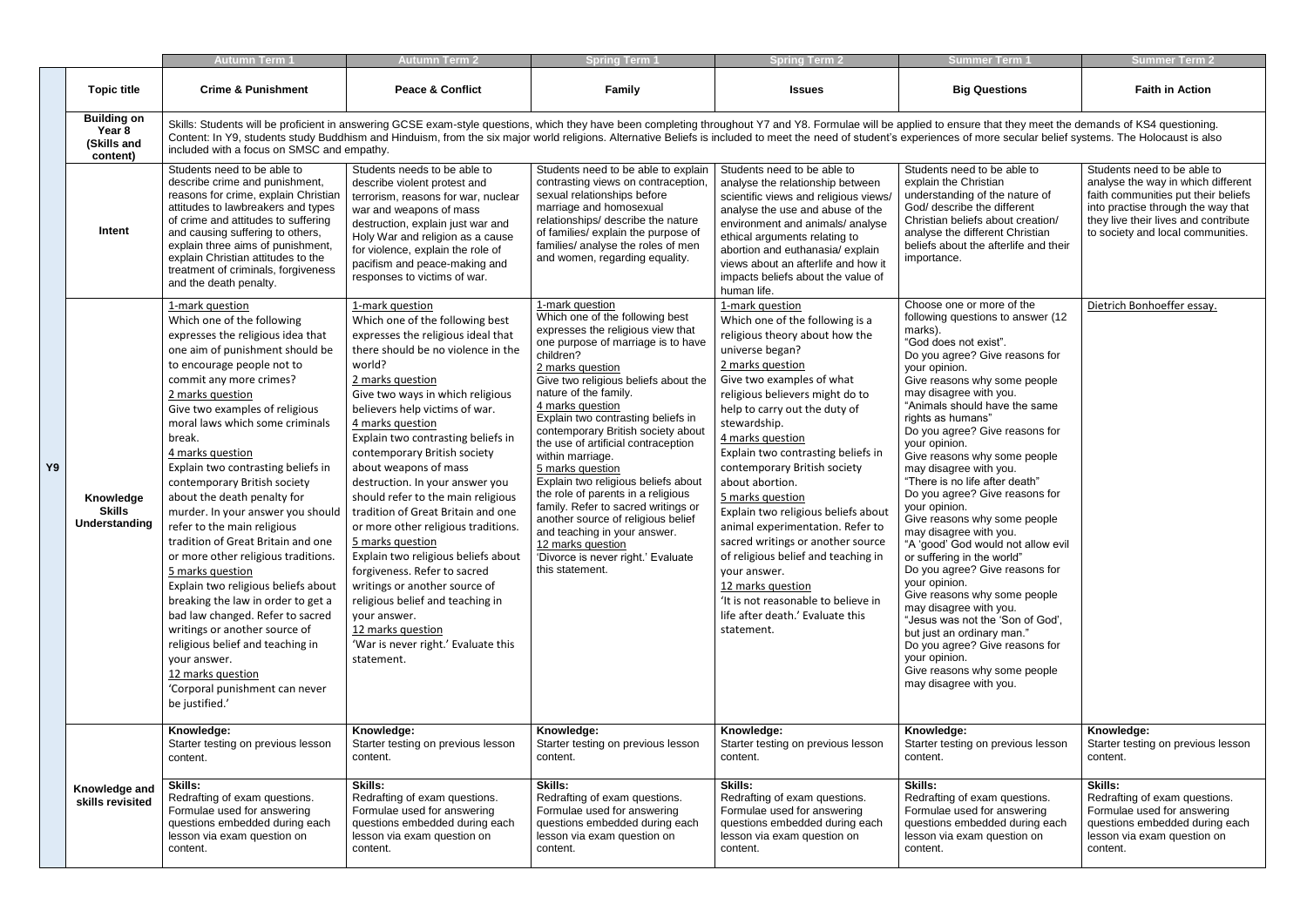|  |                       | End of unit assessment:                                               | End of unit assessment:                                | End of unit assessment:                                     | End of unit assessment:                                           | End of unit assessment:                                           | End of unit assessment:                    |
|--|-----------------------|-----------------------------------------------------------------------|--------------------------------------------------------|-------------------------------------------------------------|-------------------------------------------------------------------|-------------------------------------------------------------------|--------------------------------------------|
|  |                       | Mid topic assessment (full section                                    | Mid topic assessment (full section                     | Mid topic assessment (full section                          | Mid topic assessment (full section                                | Mid topic assessment (full section                                | Mid topic assessment (full section         |
|  |                       | from exam paper) /27marks.                                            | from exam paper) /27marks.                             | from exam paper) /27marks.                                  | from exam paper) /27marks.                                        | from exam paper) /27marks.                                        | from exam paper) /27marks.                 |
|  |                       | End of topic assessment (full                                         | End of topic assessment (full                          | End of topic assessment (full                               | End of topic assessment (full                                     | End of topic assessment (full                                     | End of topic assessment (full              |
|  |                       |                                                                       |                                                        | section from exam paper) /27                                | section from exam paper) /27                                      | section from exam paper) /27                                      | section from exam paper) /27               |
|  |                       | section from exam paper) /27                                          | section from exam paper) /27                           | marks.                                                      | marks.                                                            | marks.                                                            | marks.                                     |
|  |                       | marks.                                                                | marks.                                                 |                                                             |                                                                   |                                                                   |                                            |
|  |                       | <b>Cumulative assessment:</b>                                         | <b>Cumulative assessment:</b>                          | <b>Cumulative assessment:</b>                               | <b>Cumulative assessment:</b>                                     | <b>Cumulative assessment:</b>                                     | <b>Cumulative assessment:</b>              |
|  | <b>Assessment</b>     | Crime & Punishment Mid topic                                          | Peace & Conflict Mid topic                             | Family Mid topic assessment (full                           | Issues Mid topic assessment (full                                 | <b>Big Questions Mid topic</b>                                    | Faith in Action Mid topic                  |
|  | (for learning)        | assessment (full section from exam                                    | assessment (full section from exam                     | section from exam paper)/27 (30                             | section from exam paper)/27 (30                                   | assessment (full section from                                     | assessment /27 (30 mins).                  |
|  |                       | paper)/27 (30 mins).                                                  | paper)/27 (30 mins).<br>Crime & Punishment and Peace & | mins).<br>Crime & Punishment, Peace &                       | mins).<br>Crime & Punishment, Peace &                             | exam paper)/27 (30 mins).<br>Crime & Punishment, Peace &          |                                            |
|  |                       | Crime & Punishment End of topic<br>assessment (full section from exam |                                                        |                                                             |                                                                   |                                                                   | Crime & Punishment, Peace &                |
|  |                       |                                                                       | Conflict End of topic assessment                       | Conflict and Family End of topic                            | Conflict, Family and Issues End of                                | Conflict, Family and Big Questions                                | Conflict, Family and Faith in Action       |
|  |                       | paper)/27 (30 mins).                                                  | (full sections from exam paper)/54<br>(60 mins).       | assessment (full sections from<br>exam paper)/81 (85 mins). | topic assessment (full sections<br>from exam paper)/81 (85 mins). | End of topic assessment (full<br>sections from exam paper)/81 (85 | End of topic assessment )/81 (85<br>mins). |
|  |                       | Used to inform DC1 and all future                                     |                                                        |                                                             |                                                                   | mins).                                                            |                                            |
|  |                       | DCs.                                                                  | Used to inform DC2 and all future                      | Used to inform DC2 and all future                           | Used to inform DC3 and all future                                 |                                                                   | Used to inform DC3 and all future          |
|  |                       |                                                                       | DCs.                                                   | DCs.                                                        | DCs.                                                              | Used to inform DC3 and all future                                 | DCs.                                       |
|  |                       |                                                                       |                                                        |                                                             |                                                                   | DCs.                                                              |                                            |
|  |                       | <b>Command words:</b>                                                 | <b>Command words:</b>                                  | <b>Command words:</b>                                       | <b>Command words:</b>                                             | <b>Command words:</b>                                             | <b>Command words:</b>                      |
|  |                       | Evaluate (tests evaluation- requires                                  | Evaluate (tests evaluation- requires                   | Evaluate (tests evaluation- requires                        | Evaluate (tests evaluation- requires                              | Evaluate (tests evaluation-                                       | Evaluate (tests evaluation-                |
|  |                       | students to consider different                                        | students to consider different                         | students to consider different                              | students to consider different                                    | requires students to consider                                     | requires students to consider              |
|  |                       | viewpoints and arrive at a                                            | viewpoints and arrive at a                             | viewpoints and arrive at a                                  | viewpoints and arrive at a                                        | different viewpoints and arrive at a                              | different viewpoints and arrive at a       |
|  |                       | judgement).                                                           | judgement).                                            | judgement).                                                 | judgement).                                                       | judgement).                                                       | judgement).                                |
|  |                       |                                                                       |                                                        | Explain (tests knowledge and                                |                                                                   |                                                                   |                                            |
|  |                       | Explain (tests knowledge and                                          | Explain (tests knowledge and                           |                                                             | Explain (tests knowledge and                                      | Explain (tests knowledge and                                      | Explain (tests knowledge and               |
|  |                       | understanding of teachings                                            | understanding of teachings                             | understanding of teachings                                  | understanding of teachings                                        | understanding of teachings                                        | understanding of teachings                 |
|  |                       | and/practices, eg. Requires                                           | and/practices, eg. Requires                            | and/practices, eg. Requires                                 | and/practices, eg. Requires                                       | and/practices, eg. Requires                                       | and/practices, eg. Requires                |
|  |                       | students to identify at least two                                     | students to identify at least two                      | students to identify at least two                           | students to identify at least two                                 | students to identify at least two                                 | students to identify at least two          |
|  |                       | relevant points and demonstrate                                       | relevant points and demonstrate                        | relevant points and demonstrate                             | relevant points and demonstrate                                   | relevant points and demonstrate                                   | relevant points and demonstrate            |
|  |                       | understanding by some                                                 | understanding by some                                  | understanding by some                                       | understanding by some                                             | understanding by some                                             | understanding by some                      |
|  |                       | development).                                                         | development).                                          | development).                                               | development).                                                     | development).                                                     | development).                              |
|  |                       | Explain different attitudes to                                        | Explain different attitudes to                         | Explain different attitudes to                              | Explain different attitudes to                                    | Explain different attitudes to                                    | Explain different attitudes to             |
|  |                       | (tests knowledge and                                                  | (tests knowledge and                                   | (tests knowledge and                                        | (tests knowledge and                                              | (tests knowledge and                                              | (tests knowledge and                       |
|  |                       | understanding of different attitudes                                  | understanding of different attitudes                   | understanding of different attitudes                        | understanding of different attitudes                              | understanding of different attitudes                              | understanding of different attitudes       |
|  |                       | about an ethical or philosophical                                     | about an ethical or philosophical                      | about an ethical or philosophical                           | about an ethical or philosophical                                 | about an ethical or philosophical                                 | about an ethical or philosophical          |
|  |                       | issue or belief).                                                     | issue or belief).                                      | issue or belief).                                           | issue or belief).                                                 | issue or belief).                                                 | issue or belief).                          |
|  |                       | Explain how X may influence Y                                         | Explain how X may influence Y                          | Explain how X may influence Y                               | Explain how X may influence Y                                     | Explain how X may influence Y                                     | Explain how X may influence Y              |
|  | <b>Literacy focus</b> | (tests knowledge and                                                  | (tests knowledge and                                   | (tests knowledge and                                        | (tests knowledge and                                              | (tests knowledge and                                              | (tests knowledge and                       |
|  |                       | understanding of how a belief or                                      | understanding of how a belief or                       | understanding of how a belief or                            | understanding of how a belief or                                  | understanding of how a belief or                                  | understanding of how a belief or           |
|  |                       | practice influences individuals or                                    | practice influences individuals or                     | practice influences individuals or                          | practice influences individuals or                                | practice influences individuals or                                | practice influences individuals or         |
|  |                       | groups.                                                               | groups.                                                | groups.                                                     | groups.                                                           | groups.                                                           | groups.                                    |
|  |                       | Give (tests recall of knowledge).                                     | Give (tests recall of knowledge).                      | Give (tests recall of knowledge).                           | Give (tests recall of knowledge).                                 | Give (tests recall of knowledge).                                 | Give (tests recall of knowledge).          |
|  |                       | Why (tests analysis. Requires a                                       | Why (tests analysis. Requires a                        | Why (tests analysis. Requires a                             | Why (tests analysis. Requires a                                   | Why (tests analysis. Requires a                                   | Why (tests analysis. Requires a            |
|  |                       | reasoned consideration of a single                                    | reasoned consideration of a single                     | reasoned consideration of a single                          | reasoned consideration of a single                                | reasoned consideration of a single                                | reasoned consideration of a single         |
|  |                       | point of view through a logical                                       | point of view through a logical                        | point of view through a logical                             | point of view through a logical                                   | point of view through a logical                                   | point of view through a logical            |
|  |                       | chain of reasoning).                                                  | chain of reasoning).                                   | chain of reasoning).                                        | chain of reasoning).                                              | chain of reasoning).                                              | chain of reasoning).                       |
|  |                       | <b>Other literacy foci:</b>                                           | Other literacy foci:                                   | <b>Other literacy foci:</b>                                 | Other literacy foci:                                              | Other literacy foci:                                              | <b>Other literacy foci:</b>                |
|  |                       | Keywords: crime, punishment, evil,                                    | Keywords: war, peace, justice,                         | Keywords: Cohabitation,                                     | Keywords: Abortion, Afterlife,                                    | Keywords: Belief, animal rights,                                  | Keywords: Bonhoeffer, Gandhi,              |
|  |                       | poverty, mental illness, addiction,                                   | forgiveness, reconciliation, protest,                  | Compassion, Contraception,                                  | Animal experimentation, Awe and                                   | Design Argument, The Big Bang,                                    | Martin Luther King, Zakar, Muslim          |
|  |                       | greed, hate crimes, retribution,                                      | violence, terrorism, greed, self-                      | Divorce, Extended family, Family                            | Wonder, Big Bang Theory, Death,                                   | Theory of Evolution, The Problem                                  | Aid, Christian Aid, Salvation Army,        |
|  |                       | deterrence, reformation, free will,                                   | defence, retaliation, nuclear                          | planning, Gender discrimination,                            | Dominion, Environment,                                            | of Evil, Philosophy, Socrates.                                    | Chipko Movement.                           |
|  |                       | prison, corporal punishment,                                          | weapons, weapons of mass                               | Gender equality, Gender prejudice,                          | Euthanasia, Evolution, Natural                                    |                                                                   |                                            |
|  |                       | community service, forgiveness,                                       | destruction, chemical weapons,                         | Heterosexuality, Homosexuality,                             | resources, Pollution, Quality of life,                            |                                                                   |                                            |
|  |                       | death penalty, sanctity of life,                                      | biological weapons, just war, holy                     | Nuclear family, Polygamy,                                   | Responsibility, Scientific,                                       |                                                                   |                                            |
|  |                       |                                                                       | war, pacifism, peacemaker,                             | Procreation, Remarriage, Vows.                              | Stewardship.                                                      |                                                                   |                                            |
|  |                       |                                                                       | peacemaking.                                           |                                                             |                                                                   |                                                                   |                                            |
|  |                       |                                                                       |                                                        |                                                             |                                                                   |                                                                   |                                            |
|  |                       | Sequencing ideas and prioritising                                     | Sequencing ideas and prioritising                      | Sequencing ideas and prioritising                           | Sequencing ideas and prioritising                                 | Sequencing ideas and prioritising                                 | Sequencing ideas and prioritising          |
|  | <b>Numeracy</b>       | ideas for structure; logical                                          | ideas for structure; logical                           | ideas for structure; logical                                | ideas for structure; logical                                      | ideas for structure; logical                                      | ideas for structure; logical               |
|  | focus                 | reasoning in philosophy.                                              | reasoning in philosophy.                               | reasoning in philosophy.                                    | reasoning in philosophy.                                          | reasoning in philosophy.                                          | reasoning in philosophy.                   |
|  |                       | Historic dates, statistics,                                           | Historic dates, statistics, victims of                 | Statistics,                                                 | Statistics,                                                       | Historic dates,                                                   | Historic dates, statistics, number of      |
|  |                       |                                                                       | war,                                                   |                                                             |                                                                   |                                                                   | believers,                                 |